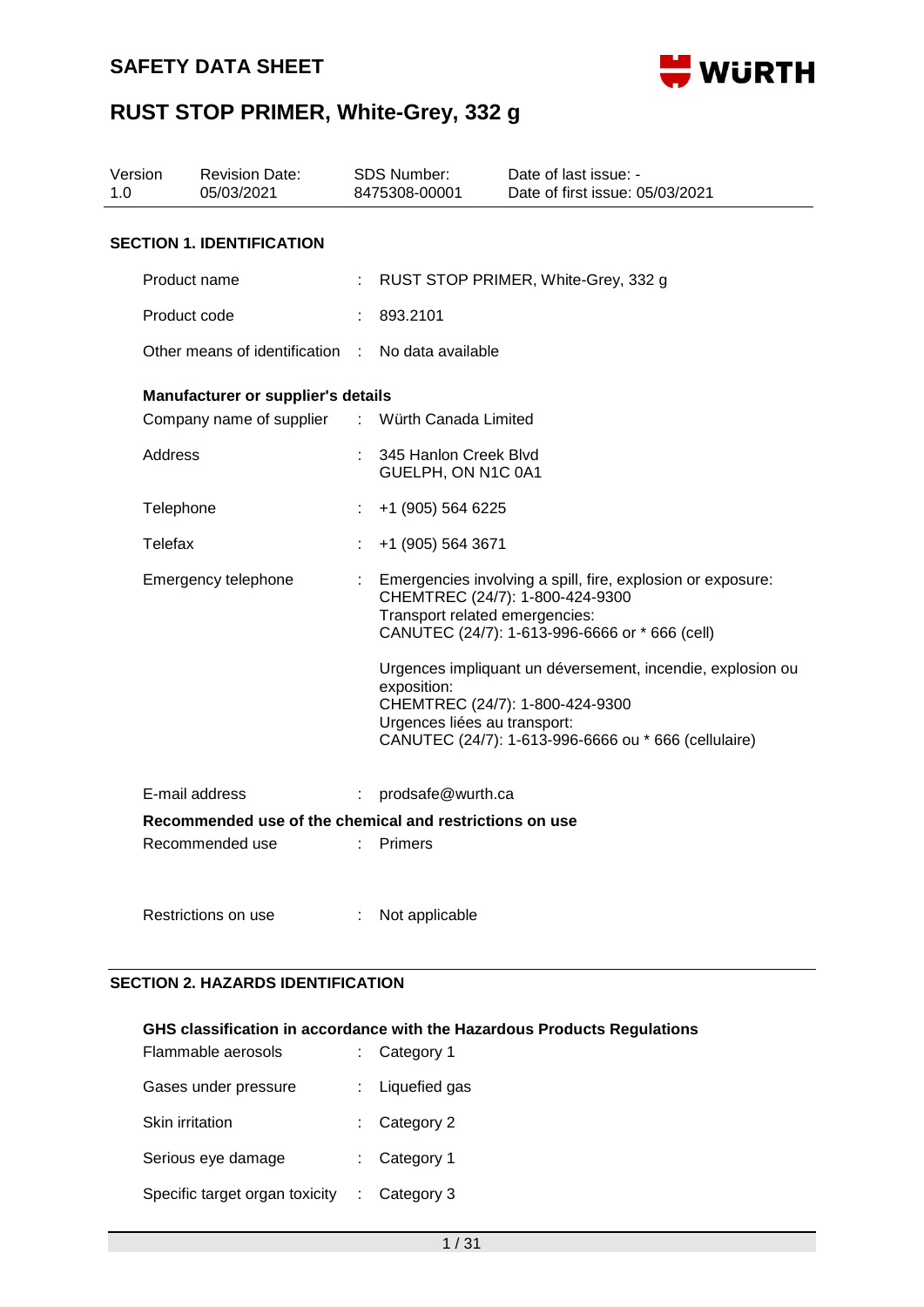### **SAFETY DATA SHEET**



| 1.0 | Version     | <b>Revision Date:</b><br>05/03/2021                     | <b>SDS Number:</b><br>8475308-00001                                         | Date of last issue: -<br>Date of first issue: 05/03/2021                                                                                                                                                                                                                                                                                                                                                                                                                                                                                                           |
|-----|-------------|---------------------------------------------------------|-----------------------------------------------------------------------------|--------------------------------------------------------------------------------------------------------------------------------------------------------------------------------------------------------------------------------------------------------------------------------------------------------------------------------------------------------------------------------------------------------------------------------------------------------------------------------------------------------------------------------------------------------------------|
|     |             | - single exposure                                       |                                                                             |                                                                                                                                                                                                                                                                                                                                                                                                                                                                                                                                                                    |
|     |             | Specific target organ toxicity :<br>- repeated exposure | Category 2 (Auditory system)                                                |                                                                                                                                                                                                                                                                                                                                                                                                                                                                                                                                                                    |
|     |             | <b>GHS label elements</b>                               |                                                                             |                                                                                                                                                                                                                                                                                                                                                                                                                                                                                                                                                                    |
|     |             | Hazard pictograms                                       |                                                                             |                                                                                                                                                                                                                                                                                                                                                                                                                                                                                                                                                                    |
|     | Signal Word |                                                         | Danger                                                                      |                                                                                                                                                                                                                                                                                                                                                                                                                                                                                                                                                                    |
|     |             | <b>Hazard Statements</b>                                | H315 Causes skin irritation.<br>prolonged or repeated exposure.             | H222 Extremely flammable aerosol.<br>H280 Contains gas under pressure; may explode if heated.<br>H318 Causes serious eye damage.<br>H336 May cause drowsiness or dizziness.<br>H373 May cause damage to organs (Auditory system) through                                                                                                                                                                                                                                                                                                                           |
|     |             | <b>Precautionary Statements</b>                         | <b>Prevention:</b><br>P260 Do not breathe spray.<br>tion.                   | P210 Keep away from heat, hot surfaces, sparks, open flames<br>and other ignition sources. No smoking.<br>P211 Do not spray on an open flame or other ignition source.<br>P251 Do not pierce or burn, even after use.<br>P264 Wash skin thoroughly after handling.<br>P271 Use only outdoors or in a well-ventilated area.<br>P280 Wear protective gloves, eye protection and face protec-                                                                                                                                                                         |
|     |             |                                                         | <b>Response:</b><br>unwell.<br>CENTER.<br>reuse.                            | P302 + P352 IF ON SKIN: Wash with plenty of water.<br>P304 + P340 + P312 IF INHALED: Remove person to fresh air<br>and keep comfortable for breathing. Call a doctor if you feel<br>P305 + P351 + P338 + P310 IF IN EYES: Rinse cautiously with<br>water for several minutes. Remove contact lenses, if present<br>and easy to do. Continue rinsing. Immediately call a POISON<br>P314 Get medical attention if you feel unwell.<br>P332 + P313 If skin irritation occurs: Get medical attention.<br>P362 + P364 Take off contaminated clothing and wash it before |
|     |             |                                                         | Storage:                                                                    |                                                                                                                                                                                                                                                                                                                                                                                                                                                                                                                                                                    |
|     |             |                                                         | tightly closed.<br>P405 Store locked up.<br>tures exceeding 50 °C (122 °F). | P403 + P233 Store in a well-ventilated place. Keep container<br>P410 + P412 Protect from sunlight. Do not expose to tempera-                                                                                                                                                                                                                                                                                                                                                                                                                                       |
|     |             |                                                         | Disposal:                                                                   |                                                                                                                                                                                                                                                                                                                                                                                                                                                                                                                                                                    |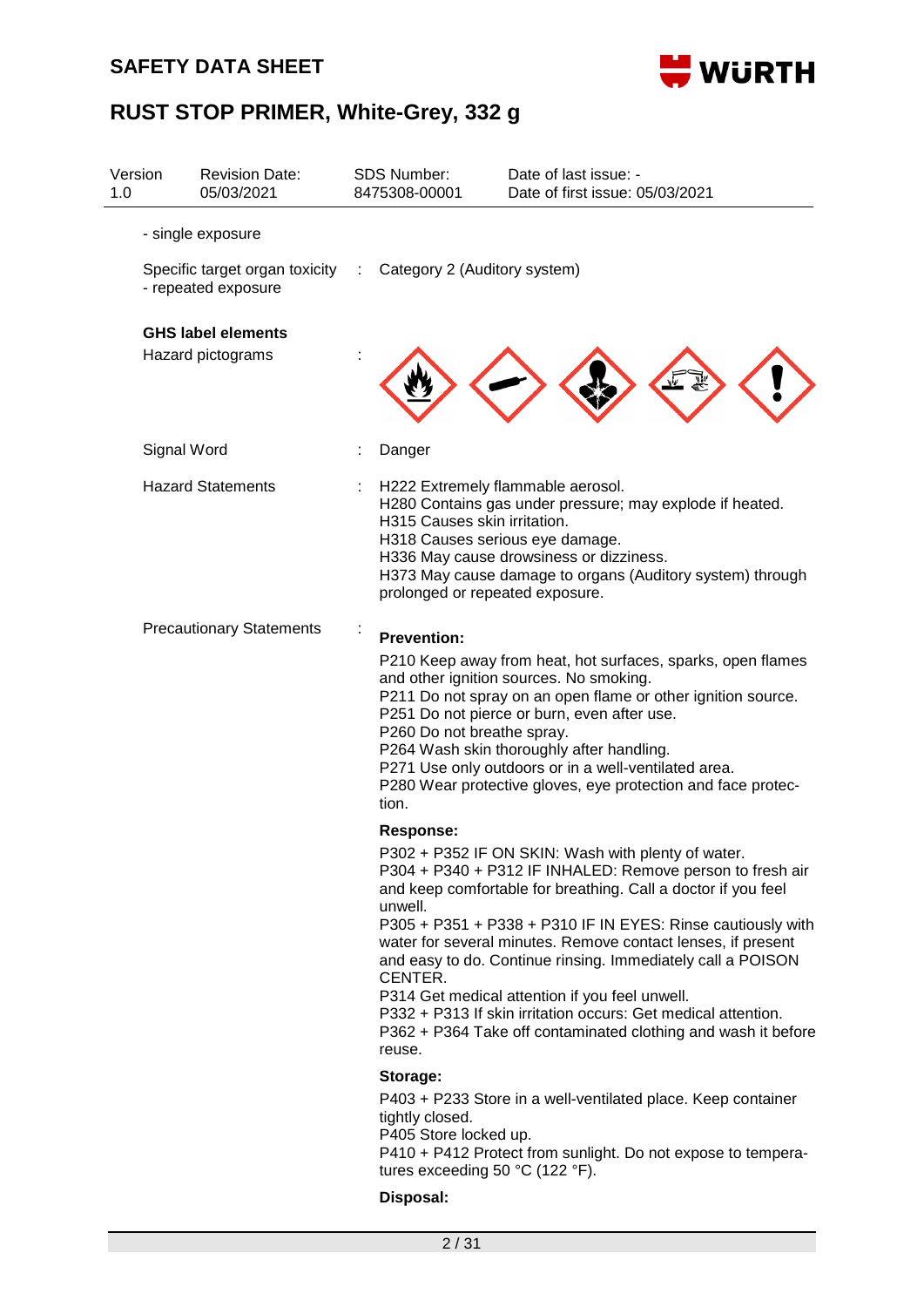

| Version<br>1.0 | <b>Revision Date:</b><br>05/03/2021                      | <b>SDS Number:</b><br>8475308-00001 |                                  | Date of last issue: -<br>Date of first issue: 05/03/2021                                                                        |
|----------------|----------------------------------------------------------|-------------------------------------|----------------------------------|---------------------------------------------------------------------------------------------------------------------------------|
|                |                                                          |                                     | disposal plant.                  | P501 Dispose of contents and container to an approved waste                                                                     |
|                | <b>Other hazards</b>                                     |                                     |                                  |                                                                                                                                 |
|                | None known.                                              |                                     |                                  |                                                                                                                                 |
|                | <b>SECTION 3. COMPOSITION/INFORMATION ON INGREDIENTS</b> |                                     |                                  |                                                                                                                                 |
|                | Substance / Mixture                                      | Mixture<br>÷                        |                                  |                                                                                                                                 |
|                | <b>Components</b>                                        |                                     |                                  |                                                                                                                                 |
|                | Chemical name                                            | Common<br>Name/Synonym              | CAS-No.                          | Concentration (% w/w)                                                                                                           |
|                | Dimethyl ether                                           | Methane, 1,1'-<br>oxybis-           | 115-10-6                         | $>=$ 30 - < 60 $*$                                                                                                              |
|                | n-Butyl acetate                                          | Acetic acid,<br>butyl ester         | 123-86-4                         | $>= 10 - < 30$ *                                                                                                                |
| Xylene         |                                                          | Benzene, dime-<br>thyl-             | 1330-20-7                        | $>= 5 - < 10$ *                                                                                                                 |
|                | Titanium dioxide                                         | No data availa-<br>ble              | 13463-67-7                       | $>= 5 - < 10$ *                                                                                                                 |
|                | Barium sulfate                                           | Sulfuric acid,<br>barium salt (1:1) | 7727-43-7                        | $>= 5 - < 10$ *                                                                                                                 |
|                | Butan-1-ol                                               | n-Butyl alcohol                     | 71-36-3                          | $>= 5 - < 10$ *                                                                                                                 |
|                | Limestone                                                | Calcium car-<br>bonate              | 1317-65-3                        | $>= 1 - 5$ *                                                                                                                    |
|                | Carbon black                                             | Lampblack                           | 1333-86-4                        | $>= 1 - 5$ *                                                                                                                    |
|                | <b>SECTION 4. FIRST AID MEASURES</b>                     |                                     |                                  | Actual concentration or concentration range is withheld as a trade secret                                                       |
|                | General advice                                           | advice.                             | vice immediately.                | In the case of accident or if you feel unwell, seek medical ad-<br>When symptoms persist or in all cases of doubt seek medical  |
|                | If inhaled                                               |                                     | If inhaled, remove to fresh air. | Get medical attention if symptoms occur.                                                                                        |
|                | In case of skin contact                                  | and shoes.                          |                                  | In case of contact, immediately flush skin with plenty of water<br>for at least 15 minutes while removing contaminated clothing |

If swallowed : If swallowed, DO NOT induce vomiting.

Get medical attention. Wash clothing before reuse.

In case of eye contact : In case of contact, immediately flush eyes with plenty of water for at least 15 minutes.

Thoroughly clean shoes before reuse.

Get medical attention immediately.

If easy to do, remove contact lens, if worn.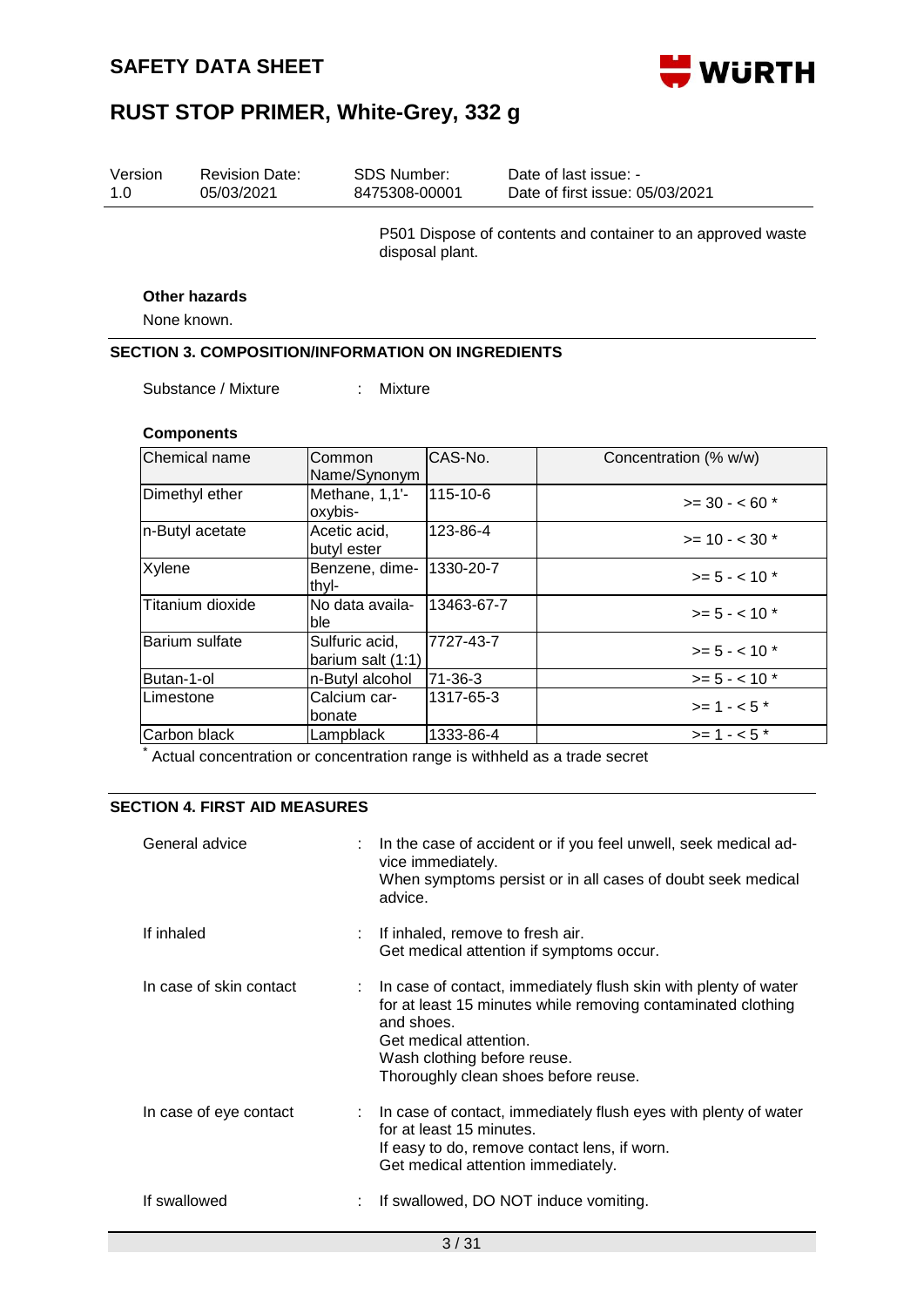

| Version<br>1.0 |                            | <b>Revision Date:</b><br>05/03/2021                    |  | <b>SDS Number:</b><br>8475308-00001                                                                                                                                               | Date of last issue: -<br>Date of first issue: 05/03/2021                                       |  |  |  |
|----------------|----------------------------|--------------------------------------------------------|--|-----------------------------------------------------------------------------------------------------------------------------------------------------------------------------------|------------------------------------------------------------------------------------------------|--|--|--|
|                |                            |                                                        |  |                                                                                                                                                                                   | Get medical attention if symptoms occur.<br>Rinse mouth thoroughly with water.                 |  |  |  |
|                | delayed                    | Most important symptoms<br>and effects, both acute and |  | Causes skin irritation.<br>Causes serious eye damage.<br>exposure.                                                                                                                | May cause drowsiness or dizziness.<br>May cause damage to organs through prolonged or repeated |  |  |  |
|                | Protection of first-aiders |                                                        |  | First Aid responders should pay attention to self-protection,<br>and use the recommended personal protective equipment<br>when the potential for exposure exists (see section 8). |                                                                                                |  |  |  |
|                | Notes to physician         |                                                        |  | Treat symptomatically and supportively.                                                                                                                                           |                                                                                                |  |  |  |
|                |                            | <b>SECTION 5. FIRE-FIGHTING MEASURES</b>               |  |                                                                                                                                                                                   |                                                                                                |  |  |  |
|                |                            | Suitable extinguishing media :                         |  | Water spray<br>Alcohol-resistant foam<br>Carbon dioxide (CO2)<br>Dry chemical                                                                                                     |                                                                                                |  |  |  |
|                |                            | Unsuitable extinguishing                               |  | High volume water jet                                                                                                                                                             |                                                                                                |  |  |  |

| media                                               |    |                                                                                                                                                                                                                                                                      |
|-----------------------------------------------------|----|----------------------------------------------------------------------------------------------------------------------------------------------------------------------------------------------------------------------------------------------------------------------|
| Specific hazards during fire<br>fighting            | ÷. | Flash back possible over considerable distance.<br>Vapors may form explosive mixtures with air.<br>Exposure to combustion products may be a hazard to health.<br>If the temperature rises there is danger of the vessels bursting<br>due to the high vapor pressure. |
| Hazardous combustion prod-<br>ucts                  |    | Carbon oxides<br>Metal oxides<br>Sulfur oxides                                                                                                                                                                                                                       |
| Specific extinguishing meth-<br>ods                 | ÷. | Use extinguishing measures that are appropriate to local cir-<br>cumstances and the surrounding environment.<br>Use water spray to cool unopened containers.<br>Remove undamaged containers from fire area if it is safe to do<br>SO.<br>Evacuate area.              |
| Special protective equipment :<br>for fire-fighters |    | In the event of fire, wear self-contained breathing apparatus.<br>Use personal protective equipment.                                                                                                                                                                 |

#### **SECTION 6. ACCIDENTAL RELEASE MEASURES**

| Personal precautions, protec-:<br>tive equipment and emer-<br>gency procedures | Remove all sources of ignition.<br>Use personal protective equipment.<br>Follow safe handling advice (see section 7) and personal pro-<br>tective equipment recommendations (see section 8). |
|--------------------------------------------------------------------------------|----------------------------------------------------------------------------------------------------------------------------------------------------------------------------------------------|
| Environmental precautions                                                      | : Avoid release to the environment.                                                                                                                                                          |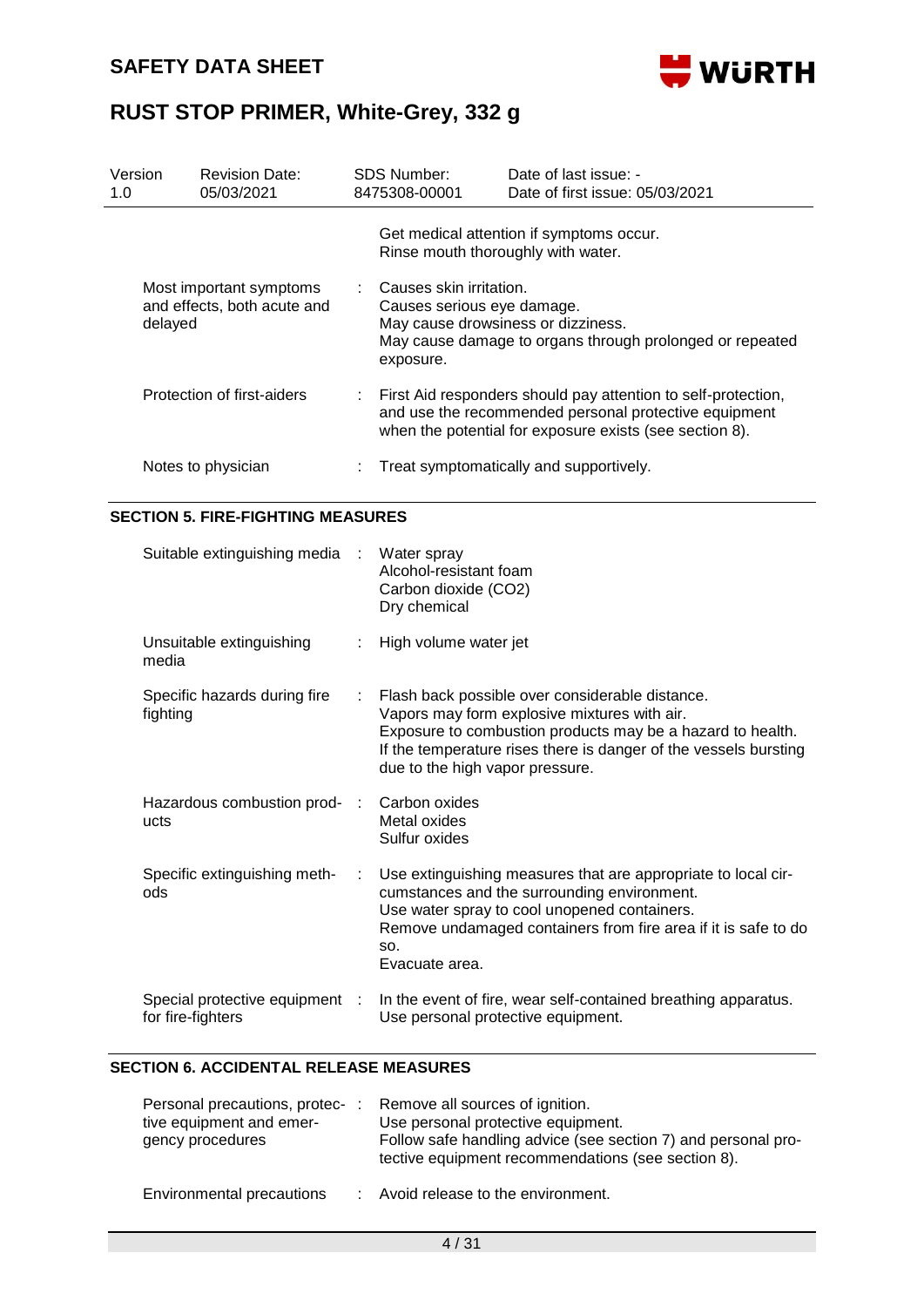

| Version<br>1.0 | <b>Revision Date:</b><br>05/03/2021                      |   | <b>SDS Number:</b><br>8475308-00001                                                                                                                                                                     | Date of last issue: -<br>Date of first issue: 05/03/2021                                                                                                                                                                                                                                                                                                                                                                                                                                                                                                                                                                                                                                |
|----------------|----------------------------------------------------------|---|---------------------------------------------------------------------------------------------------------------------------------------------------------------------------------------------------------|-----------------------------------------------------------------------------------------------------------------------------------------------------------------------------------------------------------------------------------------------------------------------------------------------------------------------------------------------------------------------------------------------------------------------------------------------------------------------------------------------------------------------------------------------------------------------------------------------------------------------------------------------------------------------------------------|
|                |                                                          |   | oil barriers).<br>cannot be contained.                                                                                                                                                                  | Prevent further leakage or spillage if safe to do so.<br>Prevent spreading over a wide area (e.g., by containment or<br>Retain and dispose of contaminated wash water.<br>Local authorities should be advised if significant spillages                                                                                                                                                                                                                                                                                                                                                                                                                                                  |
|                | Methods and materials for<br>containment and cleaning up |   | Non-sparking tools should be used.<br>jet.<br>bent.<br>which regulations are applicable.                                                                                                                | Soak up with inert absorbent material.<br>Suppress (knock down) gases/vapors/mists with a water spray<br>For large spills, provide diking or other appropriate contain-<br>ment to keep material from spreading. If diked material can be<br>pumped, store recovered material in appropriate container.<br>Clean up remaining materials from spill with suitable absor-<br>Local or national regulations may apply to releases and dispo-<br>sal of this material, as well as those materials and items em-<br>ployed in the cleanup of releases. You will need to determine<br>Sections 13 and 15 of this SDS provide information regarding<br>certain local or national requirements. |
|                | <b>SECTION 7. HANDLING AND STORAGE</b>                   |   |                                                                                                                                                                                                         |                                                                                                                                                                                                                                                                                                                                                                                                                                                                                                                                                                                                                                                                                         |
|                | <b>Technical measures</b>                                |   |                                                                                                                                                                                                         | See Engineering measures under EXPOSURE<br>CONTROLS/PERSONAL PROTECTION section.                                                                                                                                                                                                                                                                                                                                                                                                                                                                                                                                                                                                        |
|                | Local/Total ventilation                                  | ÷ | ventilation.<br>tion.                                                                                                                                                                                   | If sufficient ventilation is unavailable, use with local exhaust<br>If advised by assessment of the local exposure potential, use<br>only in an area equipped with explosion-proof exhaust ventila-                                                                                                                                                                                                                                                                                                                                                                                                                                                                                     |
|                | Advice on safe handling                                  |   | Do not get on skin or clothing.<br>Do not breathe spray.<br>Do not swallow.<br>Do not get in eyes.<br>sessment<br>Keep container tightly closed.<br>other ignition sources. No smoking.<br>environment. | Wash skin thoroughly after handling.<br>Handle in accordance with good industrial hygiene and safety<br>practice, based on the results of the workplace exposure as-<br>Keep away from heat, hot surfaces, sparks, open flames and<br>Take precautionary measures against static discharges.<br>Take care to prevent spills, waste and minimize release to the<br>Do not spray on an open flame or other ignition source.                                                                                                                                                                                                                                                               |
|                | Conditions for safe storage                              |   | Store locked up.<br>Keep tightly closed.                                                                                                                                                                | Keep in a cool, well-ventilated place.<br>Store in accordance with the particular national regulations.                                                                                                                                                                                                                                                                                                                                                                                                                                                                                                                                                                                 |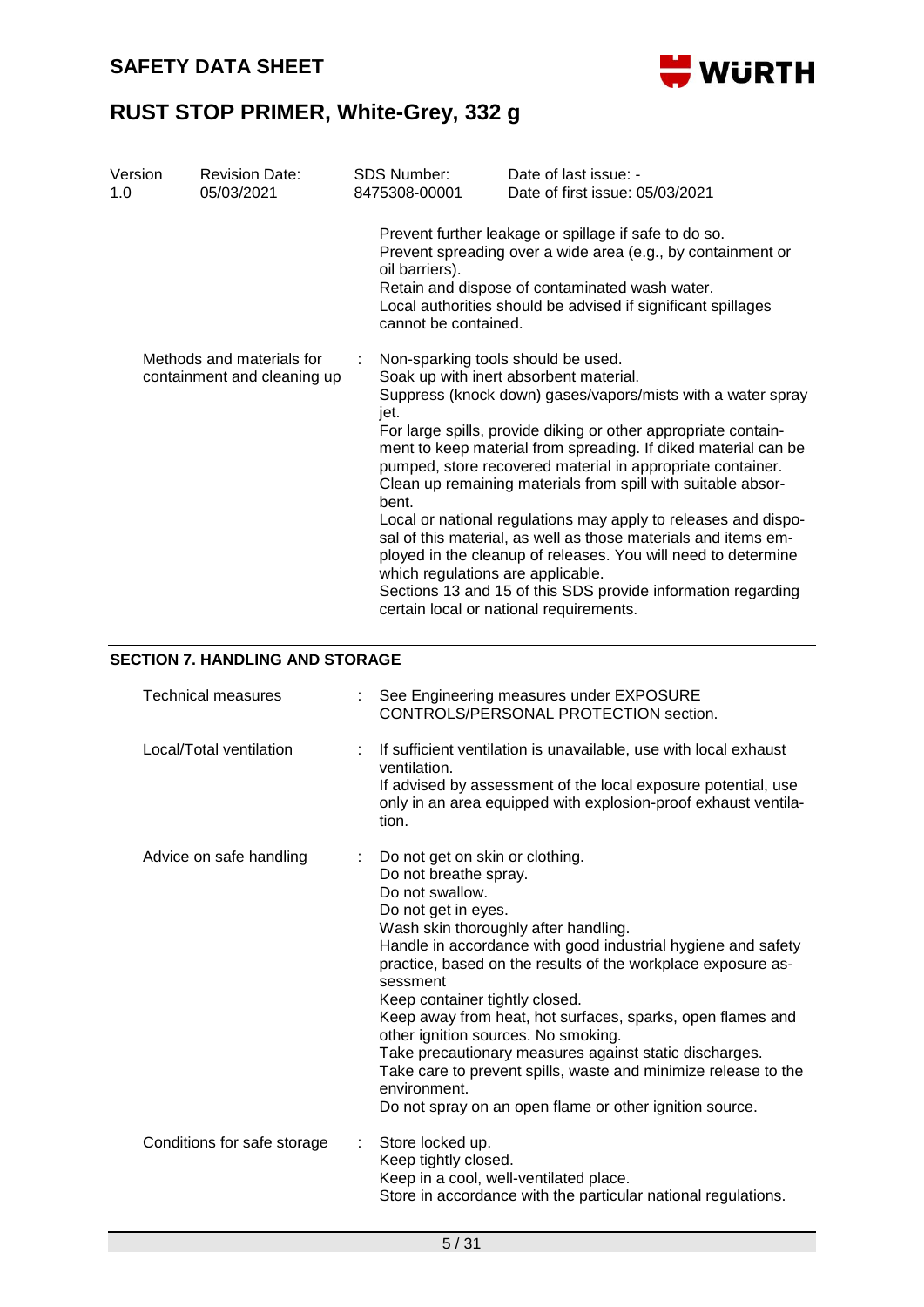

| Version<br>1.0 | <b>Revision Date:</b><br>05/03/2021           | SDS Number:<br>8475308-00001                                                                                                                                                      | Date of last issue: -<br>Date of first issue: 05/03/2021                                                                                                                                                                                |
|----------------|-----------------------------------------------|-----------------------------------------------------------------------------------------------------------------------------------------------------------------------------------|-----------------------------------------------------------------------------------------------------------------------------------------------------------------------------------------------------------------------------------------|
|                | Materials to avoid                            | Keep cool. Protect from sunlight.<br>Organic peroxides<br>Oxidizing agents<br>Flammable solids<br>Pyrophoric liquids<br>Pyrophoric solids<br>flammable gases<br><b>Explosives</b> | Do not pierce or burn, even after use.<br>: Do not store with the following product types:<br>Self-reactive substances and mixtures<br>Self-heating substances and mixtures<br>Substances and mixtures which in contact with water emit |
| perature       | Recommended storage tem- $\therefore$ < 40 °C |                                                                                                                                                                                   |                                                                                                                                                                                                                                         |

#### **SECTION 8. EXPOSURE CONTROLS/PERSONAL PROTECTION**

| Components       | CAS-No.    | Value type<br>(Form of<br>exposure) | Control parame-<br>ters / Permissible<br>concentration | <b>Basis</b> |
|------------------|------------|-------------------------------------|--------------------------------------------------------|--------------|
| Dimethyl ether   | 115-10-6   | <b>TWA</b>                          | 1,000 ppm                                              | CA BC OEL    |
| n-Butyl acetate  | 123-86-4   | <b>STEL</b>                         | 200 ppm<br>950 mg/m <sup>3</sup>                       | CA AB OEL    |
|                  |            | <b>TWA</b>                          | $150$ ppm<br>713 mg/m <sup>3</sup>                     | CA AB OEL    |
|                  |            | <b>TWA</b>                          | 20 ppm                                                 | CA BC OEL    |
|                  |            | <b>TWAEV</b>                        | 150 ppm<br>713 mg/m <sup>3</sup>                       | CA QC OEL    |
|                  |            | <b>STEV</b>                         | 200 ppm<br>950 mg/m <sup>3</sup>                       | CA QC OEL    |
|                  |            | <b>TWA</b>                          | 50 ppm                                                 | <b>ACGIH</b> |
|                  |            | <b>STEL</b>                         | 150 ppm                                                | <b>ACGIH</b> |
| Xylene           | 1330-20-7  | <b>STEL</b>                         | 150 ppm<br>651 mg/m <sup>3</sup>                       | CA AB OEL    |
|                  |            | <b>TWA</b>                          | 100 ppm<br>434 mg/m <sup>3</sup>                       | CA AB OEL    |
|                  |            | <b>TWAEV</b>                        | 100 ppm<br>434 mg/m <sup>3</sup>                       | CA QC OEL    |
|                  |            | <b>STEV</b>                         | $\overline{1}50$ ppm<br>651 mg/m <sup>3</sup>          | CA QC OEL    |
|                  |            | <b>TWA</b>                          | $100$ ppm                                              | CA BC OEL    |
|                  |            | <b>STEL</b>                         | 150 ppm                                                | CA BC OEL    |
|                  |            | <b>TWA</b>                          | 100 ppm                                                | <b>ACGIH</b> |
|                  |            | <b>STEL</b>                         | 150 ppm                                                | <b>ACGIH</b> |
| Titanium dioxide | 13463-67-7 | <b>TWA</b>                          | $10$ mg/m <sup>3</sup>                                 | CA AB OEL    |
|                  |            | <b>TWA (Total</b><br>dust)          | $10 \text{ mg/m}^3$                                    | CA BC OEL    |
|                  |            | TWA (respir-                        | $3$ mg/m <sup>3</sup>                                  | CA BC OEL    |

#### **Ingredients with workplace control parameters**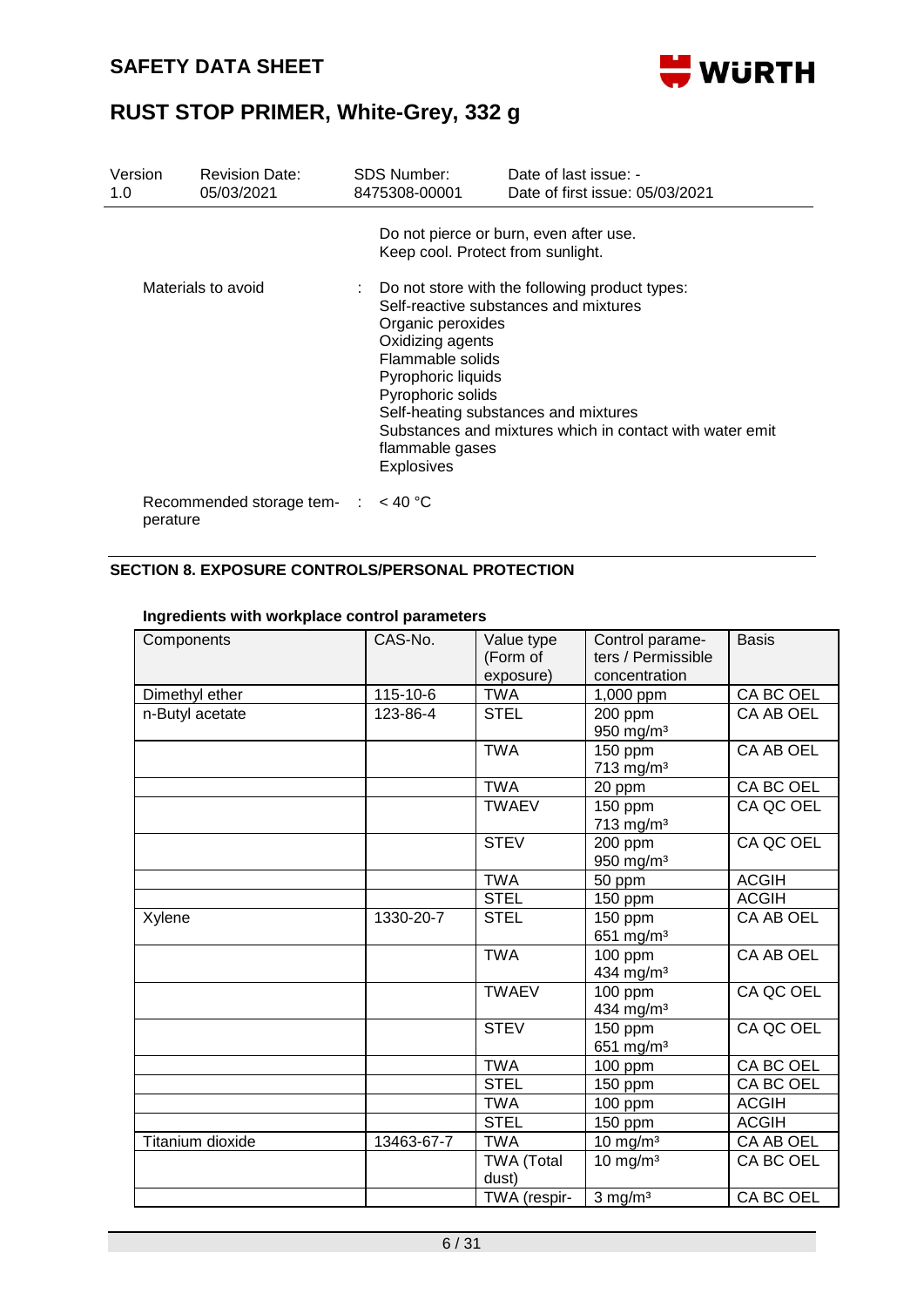

| Version<br>1.0 | <b>Revision Date:</b><br>05/03/2021 | <b>SDS Number:</b><br>8475308-00001 | Date of last issue: -<br>Date of first issue: 05/03/2021 |                                           |                  |  |
|----------------|-------------------------------------|-------------------------------------|----------------------------------------------------------|-------------------------------------------|------------------|--|
|                |                                     |                                     | able dust<br>fraction)                                   |                                           |                  |  |
|                |                                     |                                     | TWAEV (to-<br>tal dust)                                  | $10 \text{ mg/m}^3$                       | CA QC OEL        |  |
|                |                                     |                                     | <b>TWA</b>                                               | $10 \text{ mg/m}^3$<br>(Titanium dioxide) | <b>ACGIH</b>     |  |
|                | Barium sulfate                      | 7727-43-7                           | <b>TWA</b>                                               | $10 \text{ mg/m}^3$                       | CA AB OEL        |  |
|                |                                     |                                     | <b>TWAEV</b><br>(respirable<br>dust)                     | $5 \text{ mg/m}^3$                        | CA QC OEL        |  |
|                |                                     |                                     | TWAEV (to-<br>tal dust)                                  | $10 \text{ mg/m}^3$                       | CA QC OEL        |  |
|                |                                     |                                     | TWA (Inhal-<br>able)                                     | $5 \text{ mg/m}^3$                        | <b>CA BC OEL</b> |  |
|                |                                     |                                     | TWA (Inha-<br>lable particu-<br>late matter)             | $5 \text{ mg/m}^3$                        | <b>ACGIH</b>     |  |
|                | Butan-1-ol                          | $71 - 36 - 3$                       | <b>TWA</b>                                               | 20 ppm<br>$60$ mg/m <sup>3</sup>          | <b>CA AB OEL</b> |  |
|                |                                     |                                     | <b>TWA</b>                                               | 15 ppm                                    | CA BC OEL        |  |
|                |                                     |                                     | $\overline{\mathsf{C}}$                                  | 30 ppm                                    | CA BC OEL        |  |
|                |                                     |                                     | $\overline{\text{c}}$                                    | 50 ppm<br>152 mg/m <sup>3</sup>           | CA QC OEL        |  |
|                |                                     |                                     | <b>TWA</b>                                               | 20 ppm                                    | <b>ACGIH</b>     |  |
| Limestone      |                                     | 1317-65-3                           | <b>TWA</b>                                               | $10 \text{ mg/m}^3$                       | <b>CA AB OEL</b> |  |
|                |                                     |                                     | TWAEV (to-<br>tal dust)                                  | $10 \text{ mg/m}^3$                       | CA QC OEL        |  |
|                |                                     |                                     | <b>TWA (Total</b><br>dust)                               | $10 \text{ mg/m}^3$                       | CA BC OEL        |  |
|                |                                     |                                     | TWA (respir-<br>able dust<br>fraction)                   | $3$ mg/m <sup>3</sup>                     | <b>CA BC OEL</b> |  |
|                |                                     |                                     | <b>STEL</b>                                              | $20 \text{ mg/m}^3$                       | CA BC OEL        |  |
|                | Carbon black                        | 1333-86-4                           | <b>TWA</b>                                               | $3.5 \text{ mg/m}^3$                      | CA AB OEL        |  |
|                |                                     |                                     | TWA (Inhal-<br>able)                                     | $3$ mg/m <sup>3</sup>                     | <b>CA BC OEL</b> |  |
|                |                                     |                                     | <b>TWAEV</b>                                             | $3.5 \text{ mg/m}^3$                      | CA QC OEL        |  |
|                |                                     |                                     | TWA (Inha-<br>lable particu-<br>late matter)             | $3$ mg/m <sup>3</sup>                     | <b>ACGIH</b>     |  |

**These substance(s) are inextricably bound in the product and therefore do not contribute to a dust inhalation hazard.**

Titanium dioxide

#### **Occupational exposure limits of decomposition products**

| Components   | CAS-No.   | Value type<br>(Form of | Control parame-<br>ters / Permissible | <b>Basis</b> |
|--------------|-----------|------------------------|---------------------------------------|--------------|
|              |           | exposure)              | concentration                         |              |
| Formaldehyde | $50-00-0$ | (c)                    | 1 ppm<br>1.3 mg/m <sup>3</sup>        | CA AB OEL    |
|              |           | TWA                    | $0.75$ ppm<br>$0.9 \,\mathrm{mg/m^3}$ | CA AB OEL    |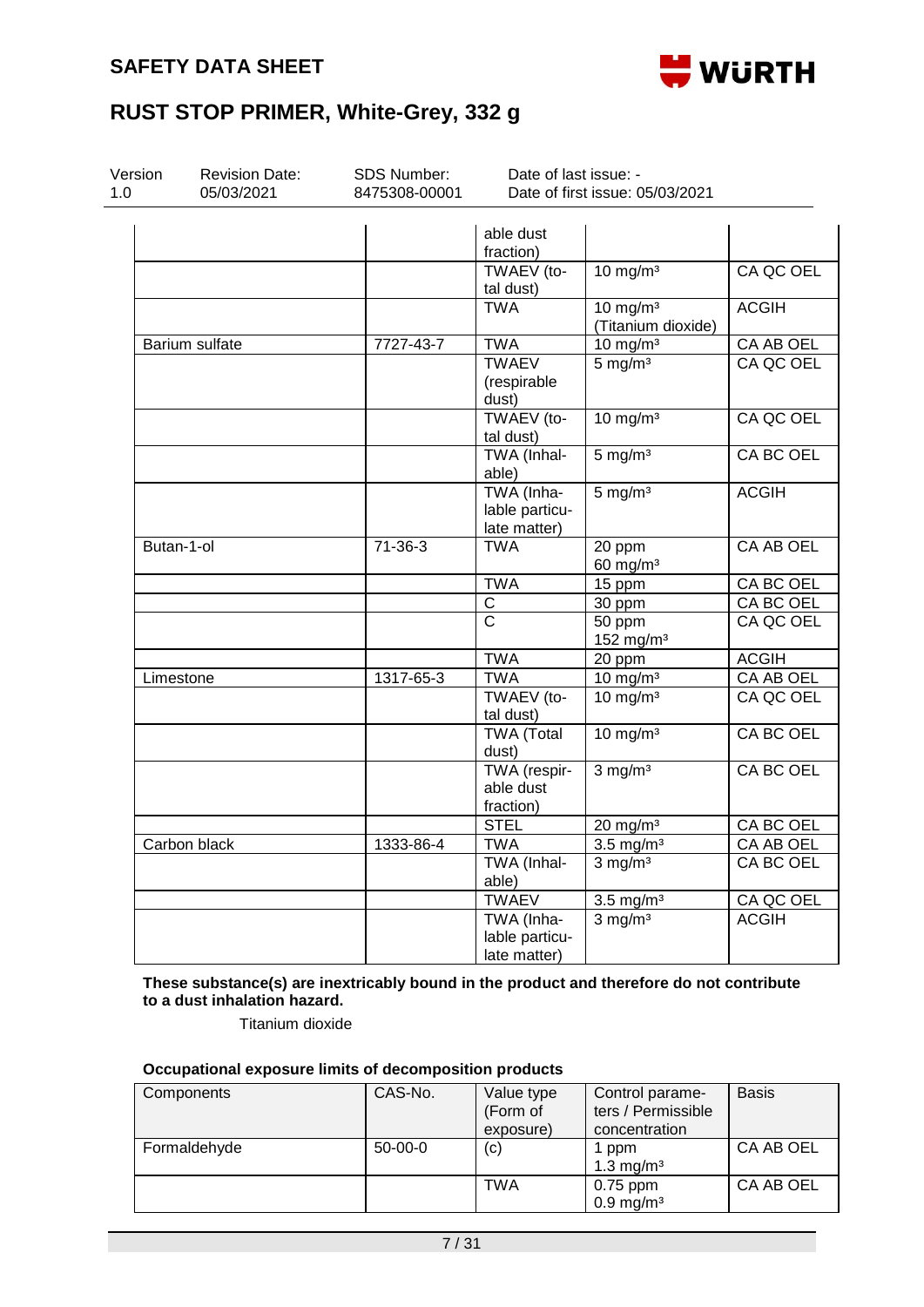

| Version<br>1.0 | <b>Revision Date:</b><br>05/03/2021 | <b>SDS Number:</b><br>8475308-00001 | Date of last issue: -<br>Date of first issue: 05/03/2021 |                                    |              |
|----------------|-------------------------------------|-------------------------------------|----------------------------------------------------------|------------------------------------|--------------|
|                |                                     |                                     | TWA                                                      | $0.1$ ppm                          | CA BC OEL    |
|                |                                     |                                     | <b>STEL</b>                                              | 1 ppm                              | CA ON OEL    |
|                |                                     |                                     | C                                                        | $1.5$ ppm                          | CA ON OEL    |
|                |                                     |                                     | $\mathsf{C}$                                             | 2 ppm<br>$3$ mg/m <sup>3</sup>     | CA QC OEL    |
|                |                                     |                                     | <b>STEL</b>                                              | $0.3$ ppm                          | CA BC OEL    |
|                |                                     |                                     | <b>TWA</b>                                               | $0.1$ ppm                          | <b>ACGIH</b> |
|                |                                     |                                     | <b>STEL</b>                                              | $0.3$ ppm                          | <b>ACGIH</b> |
| Methanol       |                                     | 67-56-1                             | <b>TWA</b>                                               | 200 ppm<br>$262$ mg/m <sup>3</sup> | CA AB OEL    |
|                |                                     |                                     | <b>STEL</b>                                              | 250 ppm<br>328 mg/m $3$            | CA AB OEL    |
|                |                                     |                                     | <b>TWA</b>                                               | 200 ppm                            | CA BC OEL    |
|                |                                     |                                     | <b>STEL</b>                                              | 250 ppm                            | CA BC OEL    |
|                |                                     |                                     | <b>TWAEV</b>                                             | 200 ppm<br>$262$ mg/m <sup>3</sup> | CA QC OEL    |
|                |                                     |                                     | <b>STEV</b>                                              | 250 ppm<br>328 mg/m <sup>3</sup>   | CA QC OEL    |
|                |                                     |                                     | <b>TWA</b>                                               | 200 ppm                            | <b>ACGIH</b> |
|                |                                     |                                     | <b>STEL</b>                                              | 250 ppm                            | <b>ACGIH</b> |

#### **Biological occupational exposure limits**

| Components | CAS-No.   | Control<br>parameters        | Biological<br>specimen | Sam-<br>pling<br>time                                                      | Permissible<br>concentra-<br>tion | <b>Basis</b>               |
|------------|-----------|------------------------------|------------------------|----------------------------------------------------------------------------|-----------------------------------|----------------------------|
| Xylene     | 1330-20-7 | Methyl-<br>hippuric<br>acids | Urine                  | End of<br>shift (As<br>soon as<br>possible<br>after<br>exposure<br>ceases) | 1.5 $g/g$ cre-<br>atinine         | <b>ACGIH</b><br><b>BEI</b> |

**Engineering measures** : Processing may form hazardous compounds (see section 10).

Minimize workplace exposure concentrations.

If sufficient ventilation is unavailable, use with local exhaust ventilation.

If advised by assessment of the local exposure potential, use only in an area equipped with explosion-proof exhaust ventilation.

Dust formation may be relevant in the processing of this product. In addition to substance-specific OELs, general limitations of concentrations of particulates in the air at workplaces have to be considered in workplace risk assessment. Relevant limits include: OSHA PEL for Particulates Not Otherwise Regulated of 15 mg/m3 - total dust, 5 mg/m3 - respirable fraction; and ACGIH TWA for Particles (insoluble or poorly soluble) Not Otherwise Specified of 3 mg/m3 - respirable particles, 10 mg/m3 - inhalable particles.

#### **Personal protective equipment**

Respiratory protection : If adequate local exhaust ventilation is not available or exposure assessment demonstrates exposures outside the re-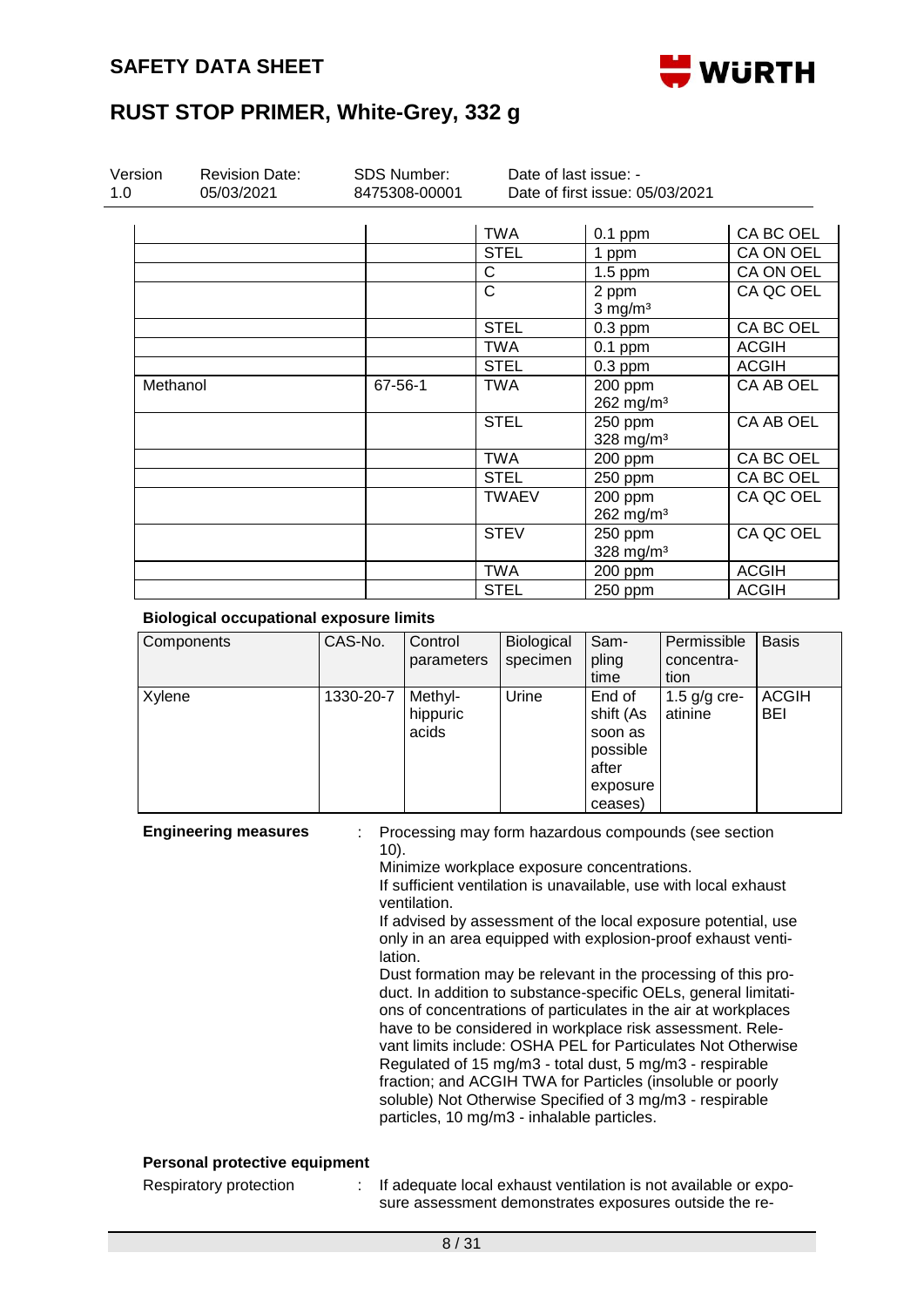

| Version<br>1.0 |                | <b>Revision Date:</b><br>05/03/2021                      | SDS Number:<br>8475308-00001                          | Date of last issue: -<br>Date of first issue: 05/03/2021                                                                                                                                                                                                                                                                                                                                                        |
|----------------|----------------|----------------------------------------------------------|-------------------------------------------------------|-----------------------------------------------------------------------------------------------------------------------------------------------------------------------------------------------------------------------------------------------------------------------------------------------------------------------------------------------------------------------------------------------------------------|
|                |                |                                                          |                                                       | commended guidelines, use respiratory protection.                                                                                                                                                                                                                                                                                                                                                               |
|                |                | Filter type                                              | Self-contained breathing apparatus                    |                                                                                                                                                                                                                                                                                                                                                                                                                 |
|                | Material       | Hand protection<br>Break through time<br>Glove thickness | Nitrile rubber<br>$>30$ min<br>$0.4$ mm               |                                                                                                                                                                                                                                                                                                                                                                                                                 |
|                |                | Remarks                                                  | workday.                                              | Choose gloves to protect hands against chemicals depending<br>on the concentration specific to place of work. For special<br>applications, we recommend clarifying the resistance to che-<br>micals of the aforementioned protective gloves with the glove<br>manufacturer. Wash hands before breaks and at the end of                                                                                          |
|                | Eye protection |                                                          | If splashes are likely to occur, wear:<br>Face-shield | Wear the following personal protective equipment:<br>Chemical resistant goggles must be worn.                                                                                                                                                                                                                                                                                                                   |
|                |                | Skin and body protection                                 | potential.<br>protective clothing.                    | Select appropriate protective clothing based on chemical<br>resistance data and an assessment of the local exposure<br>Wear the following personal protective equipment:<br>If assessment demonstrates that there is a risk of explosive<br>atmospheres or flash fires, use flame retardant antistatic<br>Skin contact must be avoided by using impervious protective<br>clothing (gloves, aprons, boots, etc). |
|                |                | Hygiene measures                                         | king place.                                           | If exposure to chemical is likely during typical use, provide<br>eye flushing systems and safety showers close to the wor-<br>When using do not eat, drink or smoke.<br>Wash contaminated clothing before re-use.                                                                                                                                                                                               |

#### **SECTION 9. PHYSICAL AND CHEMICAL PROPERTIES**

| Appearance     | Aerosol containing a liquefied gas<br>÷. |
|----------------|------------------------------------------|
| Propellant     | Dimethyl ether<br>÷                      |
| Color          | white, gray<br>÷                         |
| Odor           | characteristic<br>÷.                     |
| Odor Threshold | No data available<br>÷                   |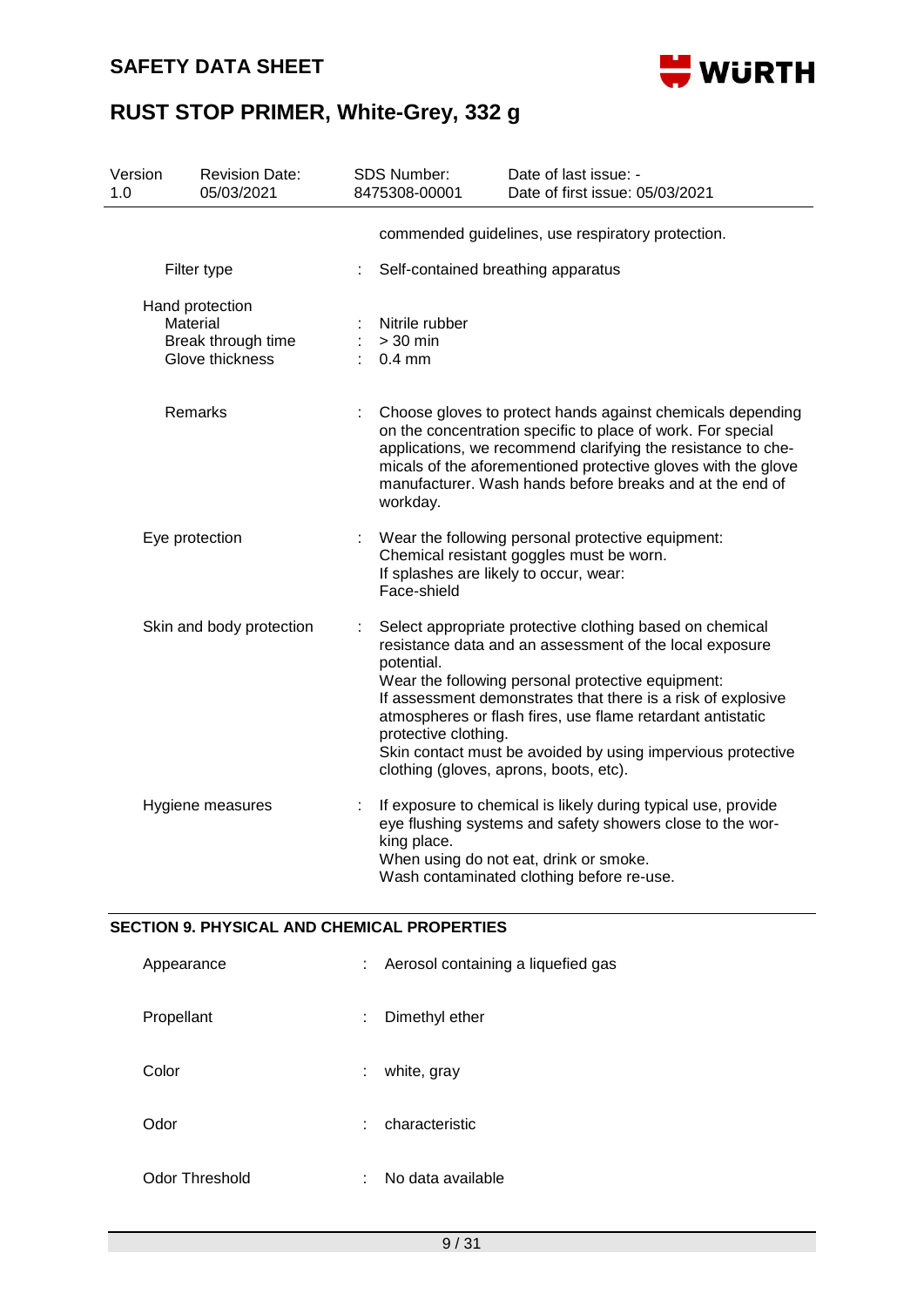### **SAFETY DATA SHEET**



| Version<br>1.0 | <b>Revision Date:</b><br>05/03/2021                            |    | <b>SDS Number:</b><br>8475308-00001                        | Date of last issue: -<br>Date of first issue: 05/03/2021         |
|----------------|----------------------------------------------------------------|----|------------------------------------------------------------|------------------------------------------------------------------|
|                | pH                                                             |    | aqueous solution                                           | Solvent mixture; pH value determination not possible, no         |
|                | Melting point/freezing point                                   | ÷  | No data available                                          |                                                                  |
|                | Initial boiling point and boiling :<br>range                   |    | $-24$ °C                                                   |                                                                  |
|                | Flash point                                                    | ÷  | $> 2 - < 23$ °C                                            |                                                                  |
|                |                                                                |    |                                                            | Flash point is only valid for liquid portion in the aerosol can. |
|                | Evaporation rate                                               | ÷  | Not applicable                                             |                                                                  |
|                | Flammability (solid, gas)                                      | ÷  | Extremely flammable aerosol.                               |                                                                  |
|                | Upper explosion limit / Upper :<br>flammability limit          |    | 18.6 %(V)                                                  |                                                                  |
|                | Lower explosion limit / Lower : 1.1 %(V)<br>flammability limit |    |                                                            |                                                                  |
|                | Vapor pressure                                                 | ÷. | 5,200 hPa (20 °C)                                          |                                                                  |
|                | Relative vapor density                                         | ÷  | Not applicable                                             |                                                                  |
|                | Relative density                                               |    | 0.8                                                        |                                                                  |
|                | Density                                                        |    | $0.80 - 0.90$ g/cm <sup>3</sup>                            |                                                                  |
|                | Solubility(ies)<br>Water solubility                            |    | slightly soluble                                           |                                                                  |
|                | Partition coefficient: n-<br>octanol/water                     | ÷  | Not applicable                                             |                                                                  |
|                | Autoignition temperature                                       |    | 235 °C                                                     |                                                                  |
|                | Decomposition temperature                                      |    | No data available                                          |                                                                  |
|                | Viscosity<br>Viscosity, kinematic                              |    | Not applicable                                             |                                                                  |
|                | Flow time                                                      |    | 20 s $(20 °C)$<br>Cross section: 4 mm<br>Method: DIN 53211 |                                                                  |
|                | <b>Explosive properties</b>                                    | ÷  | Not explosive                                              |                                                                  |
|                | Oxidizing properties                                           |    |                                                            | The substance or mixture is not classified as oxidizing.         |
|                | Particle size                                                  |    | Not applicable                                             |                                                                  |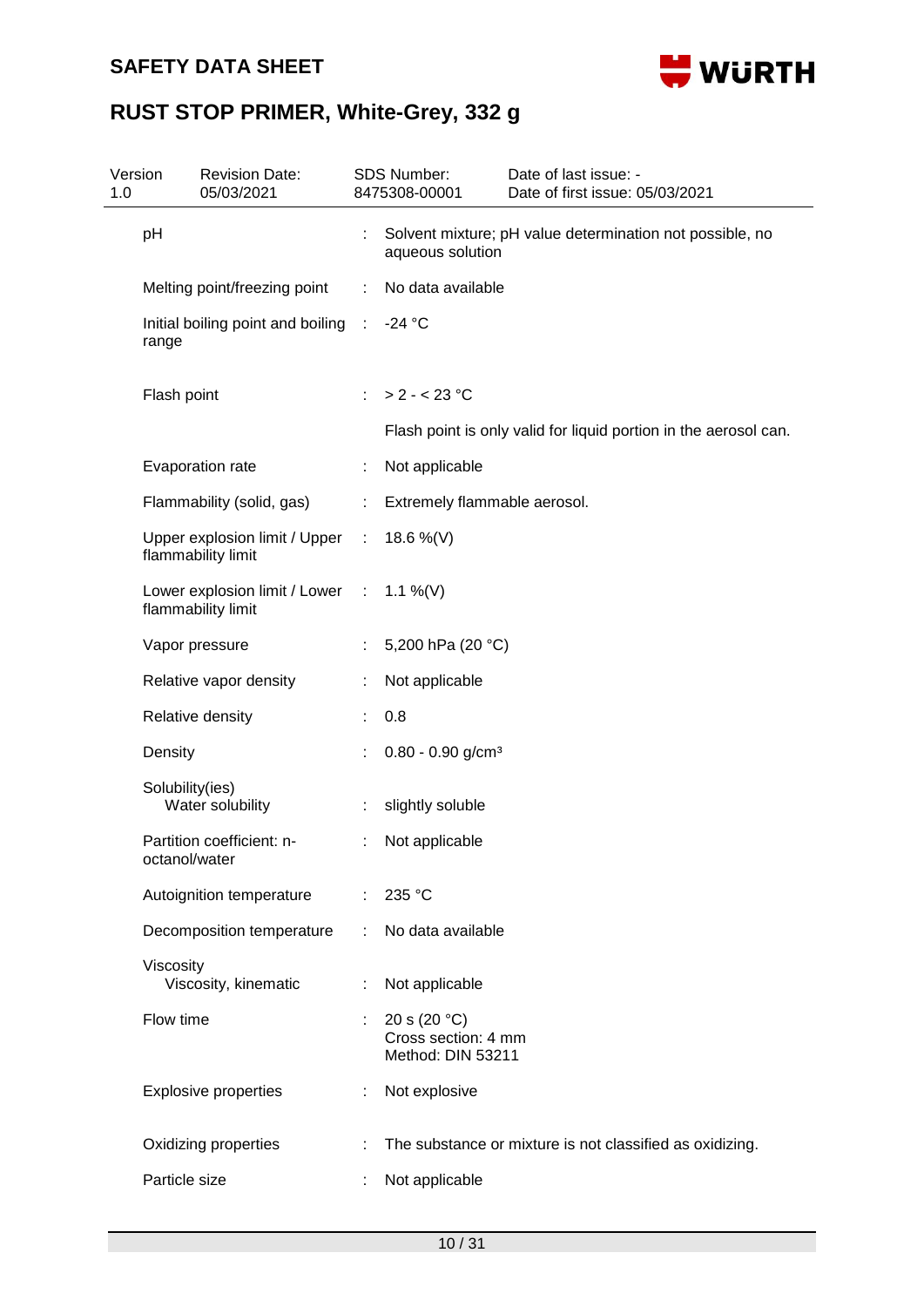

| Version<br>1.0 | <b>Revision Date:</b><br>05/03/2021                              | SDS Number:<br>8475308-00001 |                                                                                                                                                                                                                                                                                                               | Date of last issue: -<br>Date of first issue: 05/03/2021 |  |  |
|----------------|------------------------------------------------------------------|------------------------------|---------------------------------------------------------------------------------------------------------------------------------------------------------------------------------------------------------------------------------------------------------------------------------------------------------------|----------------------------------------------------------|--|--|
|                | <b>SECTION 10. STABILITY AND REACTIVITY</b>                      |                              |                                                                                                                                                                                                                                                                                                               |                                                          |  |  |
|                | Reactivity                                                       |                              | Not classified as a reactivity hazard.                                                                                                                                                                                                                                                                        |                                                          |  |  |
|                | Chemical stability                                               |                              | Stable under normal conditions.                                                                                                                                                                                                                                                                               |                                                          |  |  |
| tions          | Possibility of hazardous reac-                                   | ÷                            | Extremely flammable aerosol.<br>Vapors may form explosive mixture with air.<br>If the temperature rises there is danger of the vessels bursting<br>due to the high vapor pressure.<br>Can react with strong oxidizing agents.<br>Hazardous decomposition products will be formed at elevated<br>temperatures. |                                                          |  |  |
|                | Conditions to avoid                                              |                              | Heat, flames and sparks.                                                                                                                                                                                                                                                                                      |                                                          |  |  |
|                | Incompatible materials                                           |                              | Oxidizing agents                                                                                                                                                                                                                                                                                              |                                                          |  |  |
|                | <b>Hazardous decomposition products</b><br>Thermal decomposition |                              | : Formaldehyde<br>Methanol                                                                                                                                                                                                                                                                                    |                                                          |  |  |

#### **SECTION 11. TOXICOLOGICAL INFORMATION**

| Information on likely routes of exposure |
|------------------------------------------|
| Inhalation                               |
| Skin contact                             |
| Ingestion                                |
| Eye contact                              |
|                                          |

#### **Acute toxicity**

Not classified based on available information.

#### **Product:**

| Acute oral toxicity       | t. | Acute toxicity estimate: $> 5,000$ mg/kg<br>Method: Calculation method                                                          |
|---------------------------|----|---------------------------------------------------------------------------------------------------------------------------------|
| Acute inhalation toxicity |    | $\therefore$ Acute toxicity estimate: $> 40$ mg/l<br>Exposure time: 4 h<br>Test atmosphere: vapor<br>Method: Calculation method |
| Acute dermal toxicity     |    | Acute toxicity estimate: $>$ 5,000 mg/kg<br>Method: Calculation method                                                          |
| <b>Components:</b>        |    |                                                                                                                                 |
| Dimethyl ether:           |    |                                                                                                                                 |
| Acute inhalation toxicity |    | LC50 (Rat): 164000 ppm<br>Exposure time: 4 h                                                                                    |

Test atmosphere: gas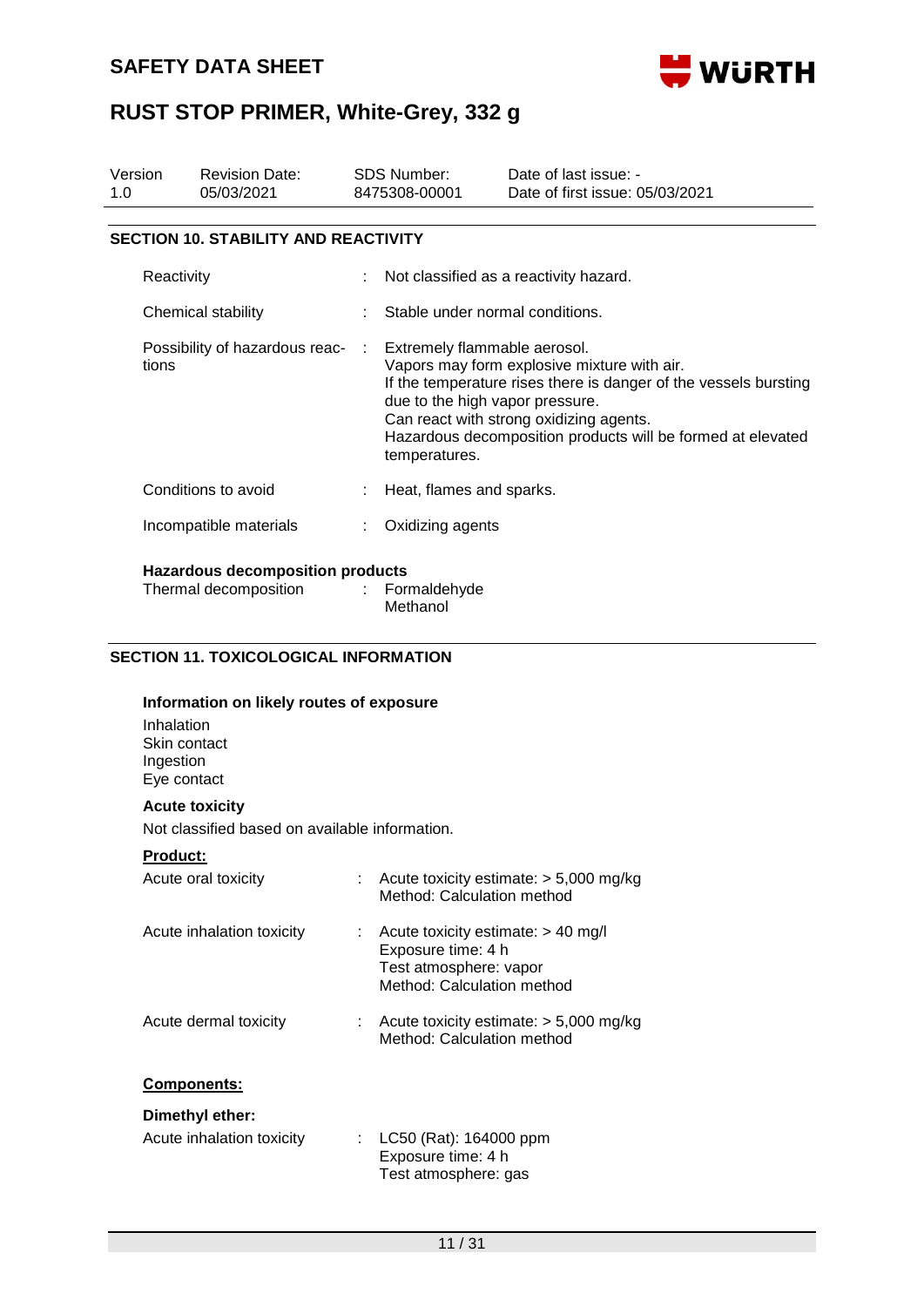### **SAFETY DATA SHEET**



| 1.0 | Version     | <b>Revision Date:</b><br>05/03/2021 |    | <b>SDS Number:</b><br>8475308-00001                                                                            | Date of last issue: -<br>Date of first issue: 05/03/2021                                                                                        |  |  |
|-----|-------------|-------------------------------------|----|----------------------------------------------------------------------------------------------------------------|-------------------------------------------------------------------------------------------------------------------------------------------------|--|--|
|     |             | n-Butyl acetate:                    |    |                                                                                                                |                                                                                                                                                 |  |  |
|     |             | Acute oral toxicity                 | ÷  | LD50 (Rat): $> 5,000$ mg/kg                                                                                    |                                                                                                                                                 |  |  |
|     |             | Acute inhalation toxicity           |    | $LC50$ (Rat): $> 21.1$ mg/l<br>Exposure time: 4 h<br>Test atmosphere: vapor<br>Method: OECD Test Guideline 403 |                                                                                                                                                 |  |  |
|     |             | Acute dermal toxicity               | ÷. | LD50 (Rabbit): $>$ 5,000 mg/kg                                                                                 |                                                                                                                                                 |  |  |
|     | Xylene:     |                                     |    |                                                                                                                |                                                                                                                                                 |  |  |
|     |             | Acute oral toxicity                 |    | LD50 (Rat): 3,523 mg/kg                                                                                        | Method: Directive 67/548/EEC, Annex V, B.1.                                                                                                     |  |  |
|     |             | Acute inhalation toxicity           | ÷  | LC50 (Rat): 27.571 mg/l<br>Exposure time: 4 h<br>Test atmosphere: vapor                                        |                                                                                                                                                 |  |  |
|     |             | Acute dermal toxicity               | ÷  | LD50 (Rabbit): $> 4,200$ mg/kg                                                                                 |                                                                                                                                                 |  |  |
|     |             | <b>Titanium dioxide:</b>            |    |                                                                                                                |                                                                                                                                                 |  |  |
|     |             | Acute oral toxicity                 | ÷  | LD50 (Rat): $> 5,000$ mg/kg                                                                                    |                                                                                                                                                 |  |  |
|     |             | Acute inhalation toxicity           |    | $LC50$ (Rat): $> 6.82$ mg/l<br>Exposure time: 4 h<br>Test atmosphere: dust/mist<br>tion toxicity               | Assessment: The substance or mixture has no acute inhala-                                                                                       |  |  |
|     |             | <b>Barium sulfate:</b>              |    |                                                                                                                |                                                                                                                                                 |  |  |
|     |             | Acute oral toxicity                 |    | LD50 (Rat): $> 5,000$ mg/kg                                                                                    |                                                                                                                                                 |  |  |
|     | Butan-1-ol: |                                     |    |                                                                                                                |                                                                                                                                                 |  |  |
|     |             | Acute oral toxicity                 |    | LD50 (Rat): 790 mg/kg                                                                                          |                                                                                                                                                 |  |  |
|     |             | Acute inhalation toxicity           |    | $LCO$ (Rat): $> 17.76$ mg/l<br>Exposure time: 4 h<br>Test atmosphere: vapor                                    |                                                                                                                                                 |  |  |
|     |             | Acute dermal toxicity               |    | LD50 (Rabbit): 3,430 mg/kg                                                                                     |                                                                                                                                                 |  |  |
|     | Limestone:  |                                     |    |                                                                                                                |                                                                                                                                                 |  |  |
|     |             | Acute oral toxicity                 |    | LD50 (Rat): $> 2,000$ mg/kg<br>icity                                                                           | Method: OECD Test Guideline 420<br>Assessment: The substance or mixture has no acute oral tox-<br>Remarks: Based on data from similar materials |  |  |
|     |             | Acute inhalation toxicity           |    | $LC50$ (Rat): $> 3$ mg/l<br>Exposure time: 4 h<br>Test atmosphere: dust/mist                                   |                                                                                                                                                 |  |  |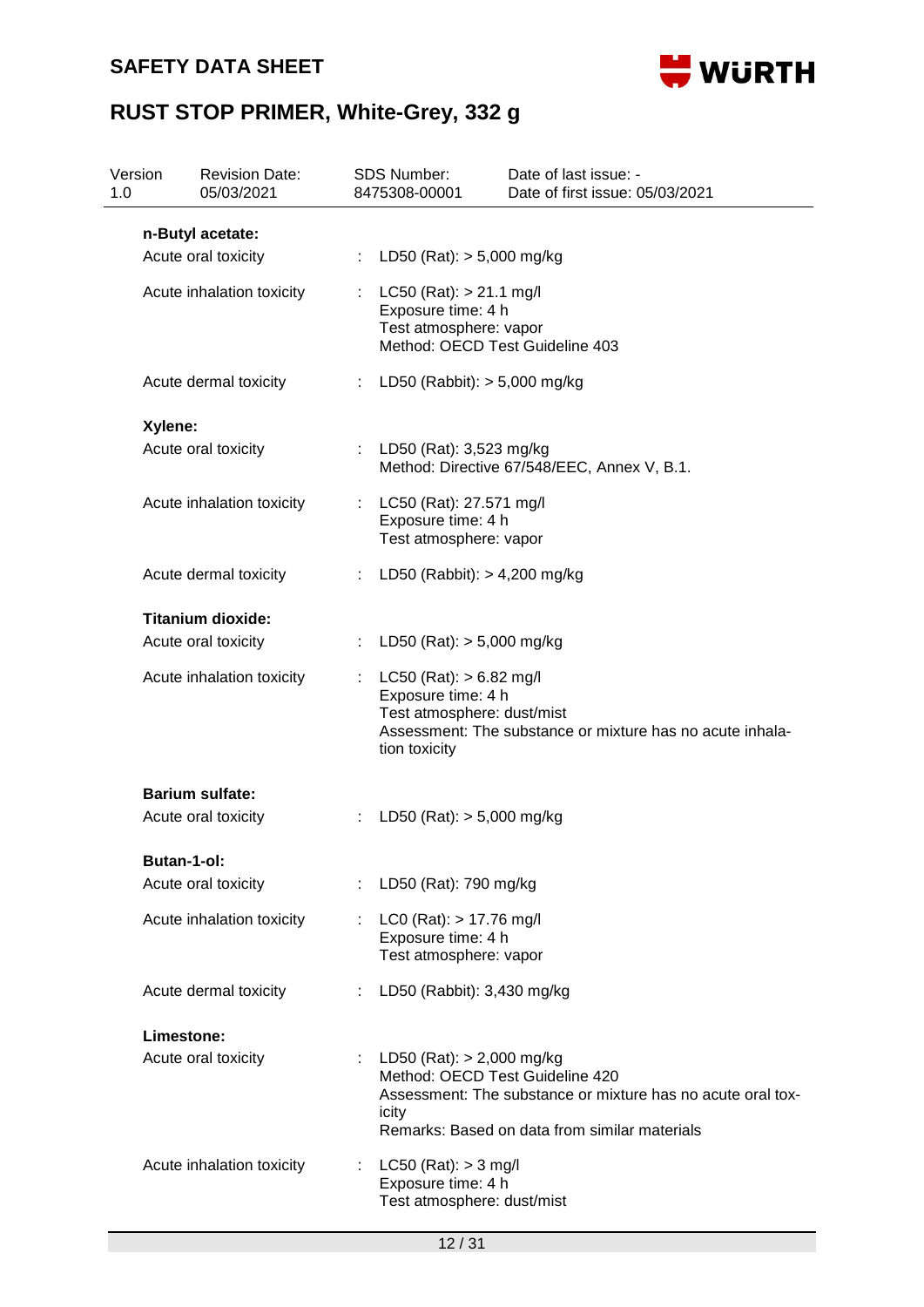

| Method: OECD Test Guideline 403<br>Assessment: The substance or mixture has no acute inhala-<br>tion toxicity<br>Remarks: Based on data from similar materials<br>Acute dermal toxicity<br>LD50 (Rat): $> 2,000$ mg/kg<br>t.<br>Method: OECD Test Guideline 402<br>Assessment: The substance or mixture has no acute dermal<br>toxicity<br>Remarks: Based on data from similar materials<br><b>Carbon black:</b><br>LD50 (Rat): > 10,000 mg/kg<br>Acute oral toxicity<br>÷<br><b>Skin corrosion/irritation</b><br>Causes skin irritation.<br>Components:<br>n-Butyl acetate:<br>Species<br>Rabbit<br>Result<br>No skin irritation<br>Assessment<br>Repeated exposure may cause skin dryness or cracking.<br>Xylene:<br>Species<br>Rabbit<br>Result<br>Skin irritation<br><b>Titanium dioxide:</b><br>Rabbit<br>Species<br>Result<br>No skin irritation<br><b>Barium sulfate:</b><br>Species<br>reconstructed human epidermis (RhE)<br>Method<br><b>OECD Test Guideline 439</b><br><b>Remarks</b><br>Based on data from similar materials<br>Result<br>No skin irritation | Version<br>1.0 | <b>Revision Date:</b><br>05/03/2021 | <b>SDS Number:</b><br>8475308-00001 | Date of last issue: -<br>Date of first issue: 05/03/2021 |
|--------------------------------------------------------------------------------------------------------------------------------------------------------------------------------------------------------------------------------------------------------------------------------------------------------------------------------------------------------------------------------------------------------------------------------------------------------------------------------------------------------------------------------------------------------------------------------------------------------------------------------------------------------------------------------------------------------------------------------------------------------------------------------------------------------------------------------------------------------------------------------------------------------------------------------------------------------------------------------------------------------------------------------------------------------------------------|----------------|-------------------------------------|-------------------------------------|----------------------------------------------------------|
|                                                                                                                                                                                                                                                                                                                                                                                                                                                                                                                                                                                                                                                                                                                                                                                                                                                                                                                                                                                                                                                                          |                |                                     |                                     |                                                          |
|                                                                                                                                                                                                                                                                                                                                                                                                                                                                                                                                                                                                                                                                                                                                                                                                                                                                                                                                                                                                                                                                          |                |                                     |                                     |                                                          |
|                                                                                                                                                                                                                                                                                                                                                                                                                                                                                                                                                                                                                                                                                                                                                                                                                                                                                                                                                                                                                                                                          |                |                                     |                                     |                                                          |
|                                                                                                                                                                                                                                                                                                                                                                                                                                                                                                                                                                                                                                                                                                                                                                                                                                                                                                                                                                                                                                                                          |                |                                     |                                     |                                                          |
|                                                                                                                                                                                                                                                                                                                                                                                                                                                                                                                                                                                                                                                                                                                                                                                                                                                                                                                                                                                                                                                                          |                |                                     |                                     |                                                          |
|                                                                                                                                                                                                                                                                                                                                                                                                                                                                                                                                                                                                                                                                                                                                                                                                                                                                                                                                                                                                                                                                          |                |                                     |                                     |                                                          |
|                                                                                                                                                                                                                                                                                                                                                                                                                                                                                                                                                                                                                                                                                                                                                                                                                                                                                                                                                                                                                                                                          |                |                                     |                                     |                                                          |
|                                                                                                                                                                                                                                                                                                                                                                                                                                                                                                                                                                                                                                                                                                                                                                                                                                                                                                                                                                                                                                                                          |                |                                     |                                     |                                                          |
|                                                                                                                                                                                                                                                                                                                                                                                                                                                                                                                                                                                                                                                                                                                                                                                                                                                                                                                                                                                                                                                                          |                |                                     |                                     |                                                          |
|                                                                                                                                                                                                                                                                                                                                                                                                                                                                                                                                                                                                                                                                                                                                                                                                                                                                                                                                                                                                                                                                          |                |                                     |                                     |                                                          |
|                                                                                                                                                                                                                                                                                                                                                                                                                                                                                                                                                                                                                                                                                                                                                                                                                                                                                                                                                                                                                                                                          |                |                                     |                                     |                                                          |
|                                                                                                                                                                                                                                                                                                                                                                                                                                                                                                                                                                                                                                                                                                                                                                                                                                                                                                                                                                                                                                                                          |                |                                     |                                     |                                                          |
|                                                                                                                                                                                                                                                                                                                                                                                                                                                                                                                                                                                                                                                                                                                                                                                                                                                                                                                                                                                                                                                                          |                |                                     |                                     |                                                          |
|                                                                                                                                                                                                                                                                                                                                                                                                                                                                                                                                                                                                                                                                                                                                                                                                                                                                                                                                                                                                                                                                          |                |                                     |                                     |                                                          |
|                                                                                                                                                                                                                                                                                                                                                                                                                                                                                                                                                                                                                                                                                                                                                                                                                                                                                                                                                                                                                                                                          |                |                                     |                                     |                                                          |
|                                                                                                                                                                                                                                                                                                                                                                                                                                                                                                                                                                                                                                                                                                                                                                                                                                                                                                                                                                                                                                                                          |                |                                     |                                     |                                                          |
|                                                                                                                                                                                                                                                                                                                                                                                                                                                                                                                                                                                                                                                                                                                                                                                                                                                                                                                                                                                                                                                                          |                |                                     |                                     |                                                          |
|                                                                                                                                                                                                                                                                                                                                                                                                                                                                                                                                                                                                                                                                                                                                                                                                                                                                                                                                                                                                                                                                          |                |                                     |                                     |                                                          |
|                                                                                                                                                                                                                                                                                                                                                                                                                                                                                                                                                                                                                                                                                                                                                                                                                                                                                                                                                                                                                                                                          |                |                                     |                                     |                                                          |
|                                                                                                                                                                                                                                                                                                                                                                                                                                                                                                                                                                                                                                                                                                                                                                                                                                                                                                                                                                                                                                                                          |                |                                     |                                     |                                                          |
|                                                                                                                                                                                                                                                                                                                                                                                                                                                                                                                                                                                                                                                                                                                                                                                                                                                                                                                                                                                                                                                                          |                |                                     |                                     |                                                          |
|                                                                                                                                                                                                                                                                                                                                                                                                                                                                                                                                                                                                                                                                                                                                                                                                                                                                                                                                                                                                                                                                          |                |                                     |                                     |                                                          |
|                                                                                                                                                                                                                                                                                                                                                                                                                                                                                                                                                                                                                                                                                                                                                                                                                                                                                                                                                                                                                                                                          |                | <b>Butan-1-ol:</b>                  |                                     |                                                          |
| Species<br>Rabbit                                                                                                                                                                                                                                                                                                                                                                                                                                                                                                                                                                                                                                                                                                                                                                                                                                                                                                                                                                                                                                                        |                |                                     |                                     |                                                          |
| Result<br>Skin irritation                                                                                                                                                                                                                                                                                                                                                                                                                                                                                                                                                                                                                                                                                                                                                                                                                                                                                                                                                                                                                                                |                |                                     |                                     |                                                          |
| Limestone:                                                                                                                                                                                                                                                                                                                                                                                                                                                                                                                                                                                                                                                                                                                                                                                                                                                                                                                                                                                                                                                               |                |                                     |                                     |                                                          |
| Rabbit<br>Species                                                                                                                                                                                                                                                                                                                                                                                                                                                                                                                                                                                                                                                                                                                                                                                                                                                                                                                                                                                                                                                        |                |                                     |                                     |                                                          |
| <b>OECD Test Guideline 404</b><br>Method<br>Result<br>No skin irritation                                                                                                                                                                                                                                                                                                                                                                                                                                                                                                                                                                                                                                                                                                                                                                                                                                                                                                                                                                                                 |                |                                     |                                     |                                                          |
| Based on data from similar materials<br>Remarks                                                                                                                                                                                                                                                                                                                                                                                                                                                                                                                                                                                                                                                                                                                                                                                                                                                                                                                                                                                                                          |                |                                     |                                     |                                                          |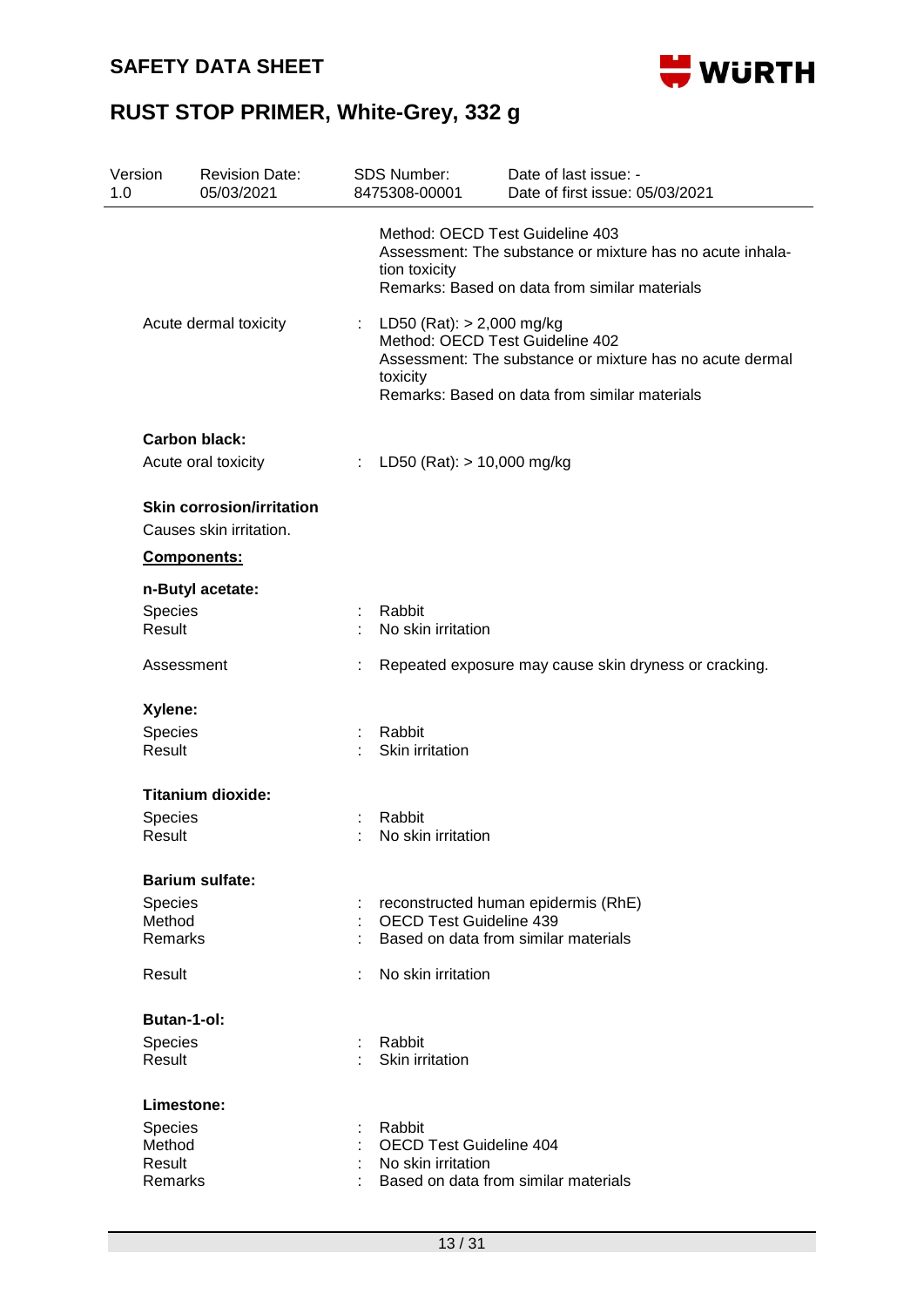

| Version<br>1.0           | <b>Revision Date:</b><br>05/03/2021 | SDS Number:<br>8475308-00001 |                                                     | Date of last issue: -<br>Date of first issue: 05/03/2021 |
|--------------------------|-------------------------------------|------------------------------|-----------------------------------------------------|----------------------------------------------------------|
|                          | Carbon black:                       |                              |                                                     |                                                          |
| Species<br>Result        |                                     | Rabbit<br>÷                  | No skin irritation                                  |                                                          |
|                          | Serious eye damage/eye irritation   |                              |                                                     |                                                          |
|                          | Causes serious eye damage.          |                              |                                                     |                                                          |
|                          | Components:                         |                              |                                                     |                                                          |
|                          | n-Butyl acetate:                    |                              |                                                     |                                                          |
| Species                  |                                     | Rabbit                       |                                                     |                                                          |
| Result                   |                                     |                              | No eye irritation                                   |                                                          |
| Method                   |                                     |                              | <b>OECD Test Guideline 405</b>                      |                                                          |
| Xylene:                  |                                     |                              |                                                     |                                                          |
| Species                  |                                     | Rabbit                       |                                                     |                                                          |
| Result                   |                                     |                              |                                                     | Irritation to eyes, reversing within 21 days             |
|                          | <b>Titanium dioxide:</b>            |                              |                                                     |                                                          |
| Species                  |                                     | Rabbit                       |                                                     |                                                          |
| Result                   |                                     |                              | No eye irritation                                   |                                                          |
|                          | <b>Barium sulfate:</b>              |                              |                                                     |                                                          |
| Species                  |                                     | Rabbit                       |                                                     |                                                          |
| Result                   |                                     |                              | No eye irritation                                   |                                                          |
| Method                   |                                     |                              | <b>OECD Test Guideline 405</b>                      |                                                          |
|                          | Butan-1-ol:                         |                              |                                                     |                                                          |
| Species                  |                                     | Rabbit                       |                                                     |                                                          |
| Result                   |                                     |                              |                                                     | Irreversible effects on the eye                          |
| Method                   |                                     |                              | <b>OECD Test Guideline 405</b>                      |                                                          |
|                          | Limestone:                          |                              |                                                     |                                                          |
| <b>Species</b>           |                                     | Rabbit                       |                                                     |                                                          |
| Result                   |                                     |                              | No eye irritation                                   |                                                          |
| Method<br><b>Remarks</b> |                                     |                              | <b>OECD Test Guideline 405</b>                      | Based on data from similar materials                     |
|                          |                                     |                              |                                                     |                                                          |
|                          | Carbon black:                       |                              |                                                     |                                                          |
| Species                  |                                     | Rabbit                       |                                                     |                                                          |
| Result<br>Method         |                                     |                              | No eye irritation<br><b>OECD Test Guideline 405</b> |                                                          |
|                          |                                     |                              |                                                     |                                                          |
|                          | Respiratory or skin sensitization   |                              |                                                     |                                                          |
|                          | <b>Skin sensitization</b>           |                              |                                                     |                                                          |

Not classified based on available information.

#### **Respiratory sensitization**

Not classified based on available information.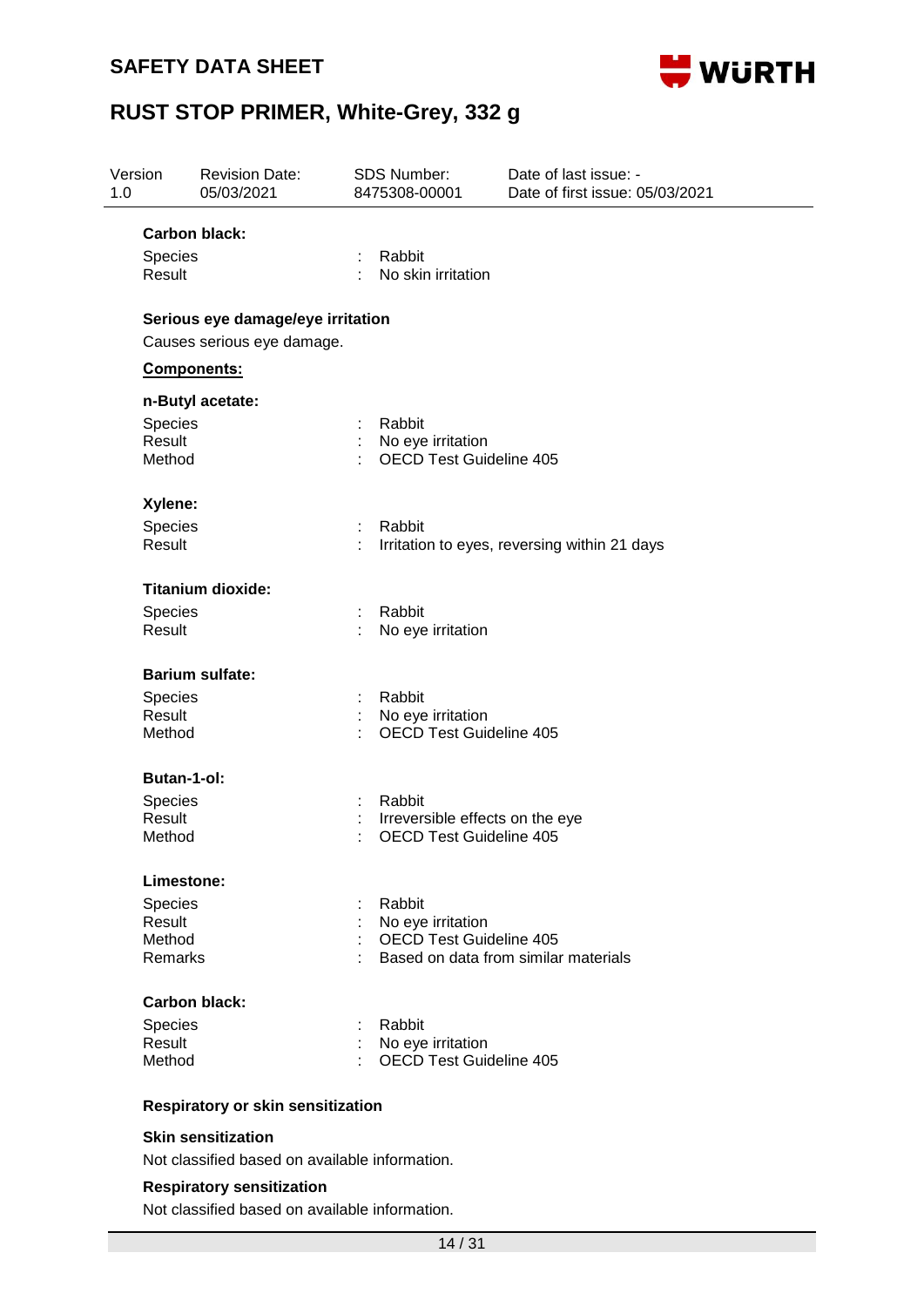

| Version<br>1.0 |                                                            | <b>Revision Date:</b><br>05/03/2021 | <b>SDS Number:</b><br>8475308-00001                                                                  | Date of last issue: -<br>Date of first issue: 05/03/2021 |
|----------------|------------------------------------------------------------|-------------------------------------|------------------------------------------------------------------------------------------------------|----------------------------------------------------------|
|                | Components:                                                |                                     |                                                                                                      |                                                          |
|                | n-Butyl acetate:<br><b>Test Type</b><br>Species<br>Result  | Routes of exposure                  | <b>Maximization Test</b><br>Skin contact<br>Guinea pig<br>negative                                   |                                                          |
|                | Xylene:<br><b>Test Type</b>                                |                                     | Local lymph node assay (LLNA)                                                                        |                                                          |
|                | Species<br>Result                                          | Routes of exposure                  | Skin contact<br>Mouse<br>negative                                                                    |                                                          |
|                |                                                            | <b>Titanium dioxide:</b>            |                                                                                                      |                                                          |
|                | <b>Test Type</b><br>Species<br>Result                      | Routes of exposure                  | Local lymph node assay (LLNA)<br>Skin contact<br>Mouse<br>negative                                   |                                                          |
|                | <b>Barium sulfate:</b>                                     |                                     |                                                                                                      |                                                          |
|                | <b>Test Type</b><br>Species<br>Method<br>Result<br>Remarks | Routes of exposure                  | Local lymph node assay (LLNA)<br>Skin contact<br>Mouse<br><b>OECD Test Guideline 429</b><br>negative | Based on data from similar materials                     |
|                | Butan-1-ol:                                                |                                     |                                                                                                      |                                                          |
|                | <b>Test Type</b><br><b>Species</b><br>Result<br>Remarks    | Routes of exposure                  | <b>Maximization Test</b><br>Skin contact<br>Guinea pig<br>negative                                   | Based on data from similar materials                     |
|                | Limestone:                                                 |                                     |                                                                                                      |                                                          |
|                | <b>Test Type</b><br>Species<br>Method<br>Result<br>Remarks | Routes of exposure                  | Local lymph node assay (LLNA)<br>Skin contact<br>Mouse<br>OECD Test Guideline 429<br>negative        | Based on data from similar materials                     |
|                | <b>Carbon black:</b>                                       |                                     |                                                                                                      |                                                          |
|                | <b>Test Type</b><br>Species<br>Method<br>Result            | Routes of exposure                  | <b>Buehler Test</b><br>Skin contact<br>Guinea pig<br><b>OECD Test Guideline 406</b><br>negative      |                                                          |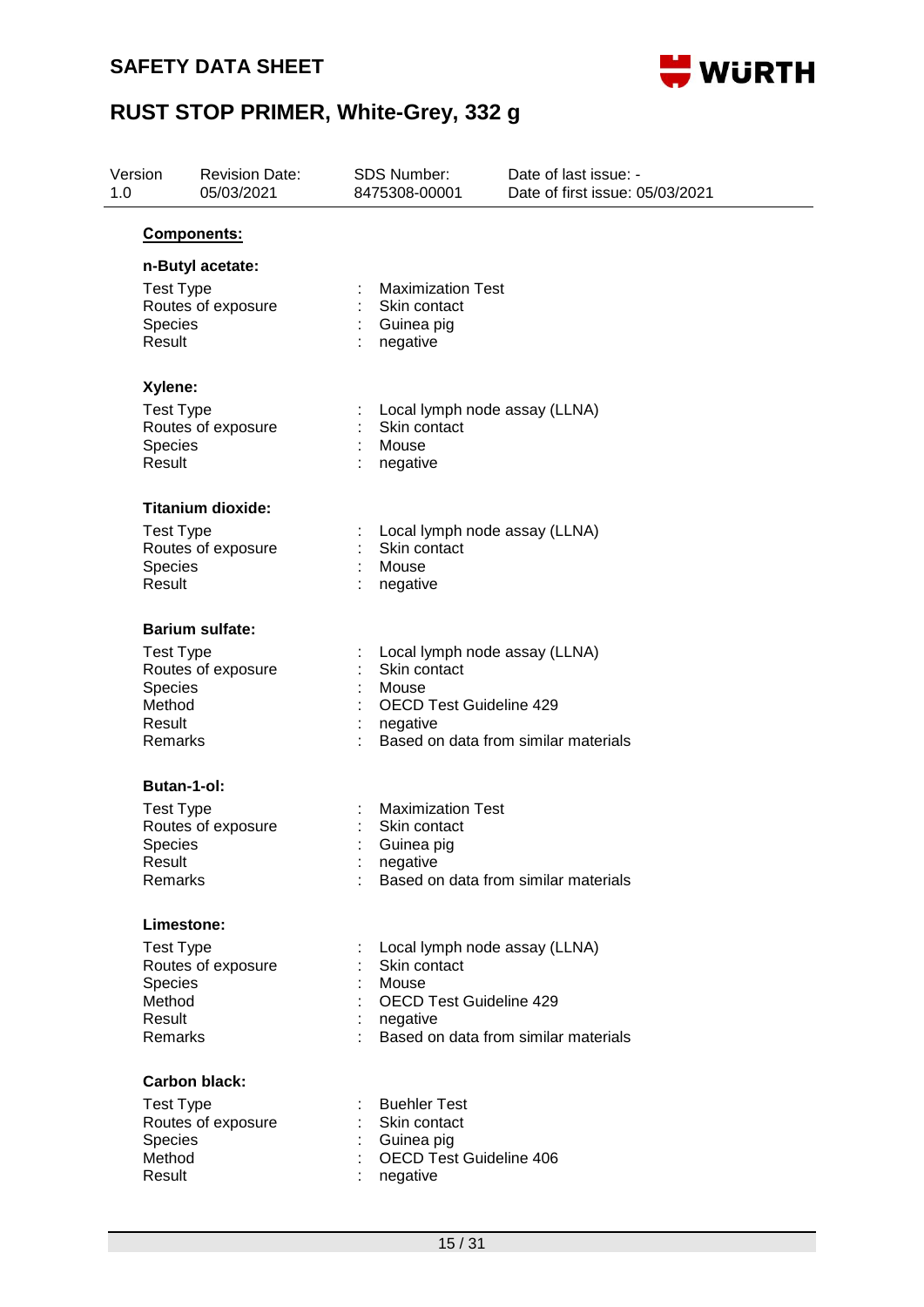### **SAFETY DATA SHEET**



| 1.0 | Version                                  | <b>Revision Date:</b><br>05/03/2021                                             |  | <b>SDS Number:</b><br>8475308-00001                                                                       | Date of last issue: -<br>Date of first issue: 05/03/2021                                 |  |  |  |  |
|-----|------------------------------------------|---------------------------------------------------------------------------------|--|-----------------------------------------------------------------------------------------------------------|------------------------------------------------------------------------------------------|--|--|--|--|
|     |                                          | <b>Germ cell mutagenicity</b><br>Not classified based on available information. |  |                                                                                                           |                                                                                          |  |  |  |  |
|     |                                          | Components:                                                                     |  |                                                                                                           |                                                                                          |  |  |  |  |
|     | Dimethyl ether:<br>Genotoxicity in vitro |                                                                                 |  | Test Type: Bacterial reverse mutation assay (AMES)<br>Method: OECD Test Guideline 471<br>Result: negative |                                                                                          |  |  |  |  |
|     |                                          |                                                                                 |  | Result: negative                                                                                          | Test Type: Chromosome aberration test in vitro<br>Method: OECD Test Guideline 473        |  |  |  |  |
|     |                                          |                                                                                 |  | Result: negative                                                                                          | Test Type: In vitro mammalian cell gene mutation test<br>Method: OECD Test Guideline 476 |  |  |  |  |
|     |                                          | Genotoxicity in vivo                                                            |  | anogaster (in vivo)<br>Application Route: inhalation (gas)<br>Result: negative                            | Test Type: Sex-linked recessive lethal test in Drosophila mel-                           |  |  |  |  |
|     | n-Butyl acetate:                         |                                                                                 |  |                                                                                                           |                                                                                          |  |  |  |  |
|     |                                          | Genotoxicity in vitro                                                           |  | Result: negative                                                                                          | Test Type: Bacterial reverse mutation assay (AMES)                                       |  |  |  |  |
|     | Xylene:                                  |                                                                                 |  |                                                                                                           |                                                                                          |  |  |  |  |
|     |                                          | Genotoxicity in vitro                                                           |  | Result: negative                                                                                          | Test Type: Bacterial reverse mutation assay (AMES)                                       |  |  |  |  |
|     |                                          |                                                                                 |  | Result: negative                                                                                          | Test Type: Chromosome aberration test in vitro                                           |  |  |  |  |
|     |                                          |                                                                                 |  | Result: negative                                                                                          | Test Type: In vitro mammalian cell gene mutation test                                    |  |  |  |  |
|     |                                          |                                                                                 |  | malian cells<br>Result: negative                                                                          | Test Type: In vitro sister chromatid exchange assay in mam-                              |  |  |  |  |
|     |                                          | Genotoxicity in vivo                                                            |  | Species: Mouse<br>Application Route: Skin contact<br>Result: negative                                     | Test Type: Rodent dominant lethal test (germ cell) (in vivo)                             |  |  |  |  |
|     |                                          | <b>Titanium dioxide:</b>                                                        |  |                                                                                                           |                                                                                          |  |  |  |  |
|     |                                          | Genotoxicity in vitro                                                           |  | Result: negative                                                                                          | Test Type: Bacterial reverse mutation assay (AMES)                                       |  |  |  |  |
|     |                                          | Genotoxicity in vivo                                                            |  | Species: Mouse<br>Result: negative                                                                        | Test Type: In vivo micronucleus test                                                     |  |  |  |  |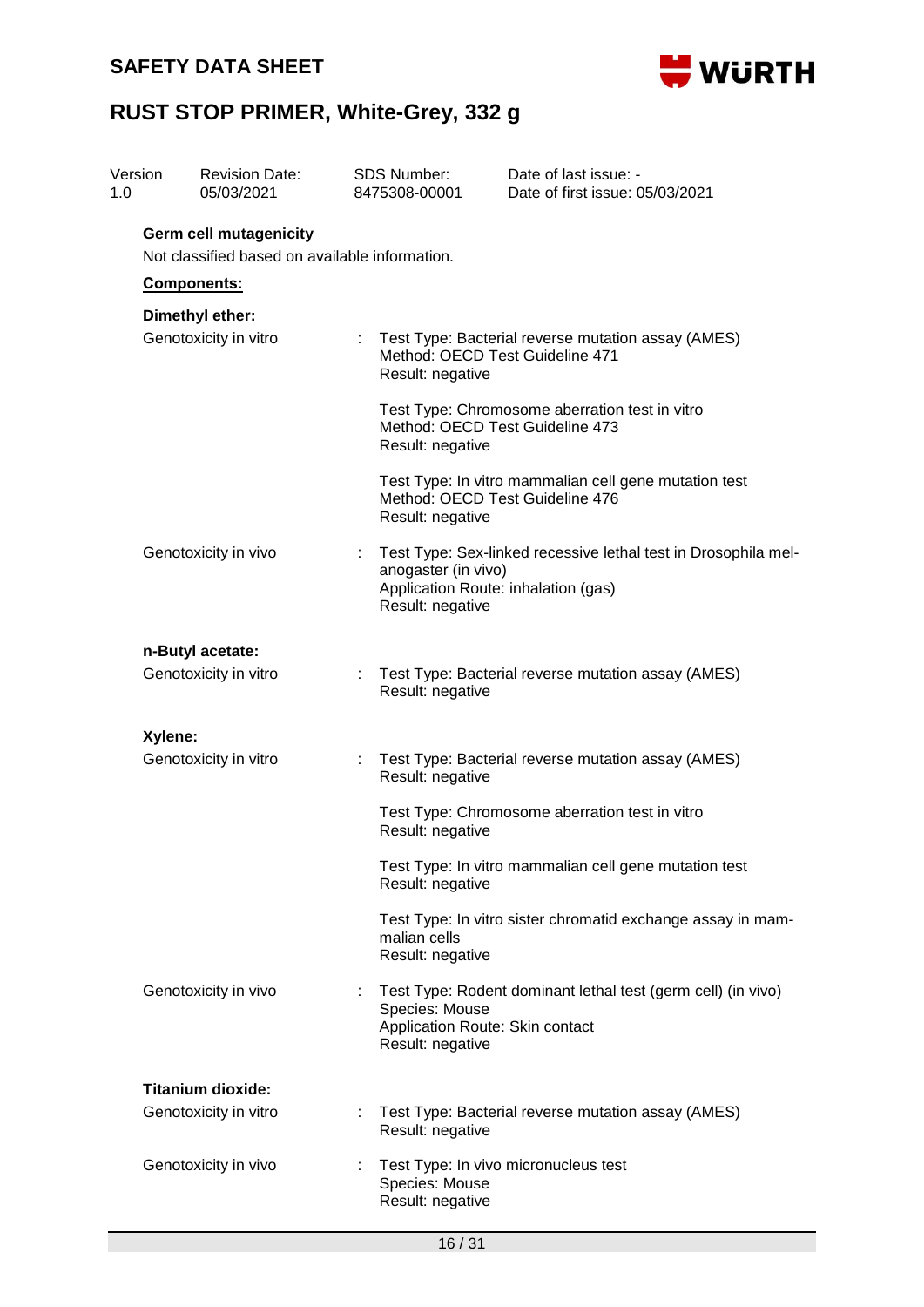

| Version<br>1.0 | <b>Revision Date:</b><br>05/03/2021 | <b>SDS Number:</b><br>8475308-00001  | Date of last issue: -<br>Date of first issue: 05/03/2021                                    |
|----------------|-------------------------------------|--------------------------------------|---------------------------------------------------------------------------------------------|
|                |                                     |                                      |                                                                                             |
|                | <b>Barium sulfate:</b>              |                                      |                                                                                             |
|                | Genotoxicity in vitro               | Result: negative                     | Test Type: Bacterial reverse mutation assay (AMES)                                          |
|                |                                     |                                      | Remarks: Based on data from similar materials                                               |
|                |                                     | Result: negative                     | Test Type: Chromosome aberration test in vitro                                              |
|                |                                     |                                      | Remarks: Based on data from similar materials                                               |
|                |                                     |                                      | Test Type: In vitro mammalian cell gene mutation test<br>Method: OECD Test Guideline 476    |
|                |                                     | Result: negative                     | Remarks: Based on data from similar materials                                               |
|                | <b>Butan-1-ol:</b>                  |                                      |                                                                                             |
|                | Genotoxicity in vitro               | Result: negative                     | Test Type: In vitro mammalian cell gene mutation test<br>Method: OECD Test Guideline 476    |
|                | Genotoxicity in vivo                | cytogenetic assay)<br>Species: Mouse | Test Type: Mammalian erythrocyte micronucleus test (in vivo<br>Application Route: Ingestion |
|                |                                     | Result: negative                     | Method: OECD Test Guideline 474                                                             |
|                | Limestone:                          |                                      |                                                                                             |
|                | Genotoxicity in vitro               |                                      | Test Type: Bacterial reverse mutation assay (AMES)<br>Method: OECD Test Guideline 471       |
|                |                                     | Result: negative                     | Remarks: Based on data from similar materials                                               |
|                |                                     |                                      | Test Type: Chromosome aberration test in vitro<br>Method: OECD Test Guideline 473           |
|                |                                     | Result: negative                     | Remarks: Based on data from similar materials                                               |
|                |                                     |                                      | Test Type: In vitro mammalian cell gene mutation test<br>Method: OECD Test Guideline 476    |
|                |                                     | Result: negative                     | Remarks: Based on data from similar materials                                               |
|                | <b>Carbon black:</b>                |                                      |                                                                                             |
|                | Genotoxicity in vitro               | Result: negative                     | Test Type: Bacterial reverse mutation assay (AMES)<br>Method: OECD Test Guideline 471       |
|                |                                     | Result: negative                     | Test Type: In vitro mammalian cell gene mutation test<br>Method: OECD Test Guideline 476    |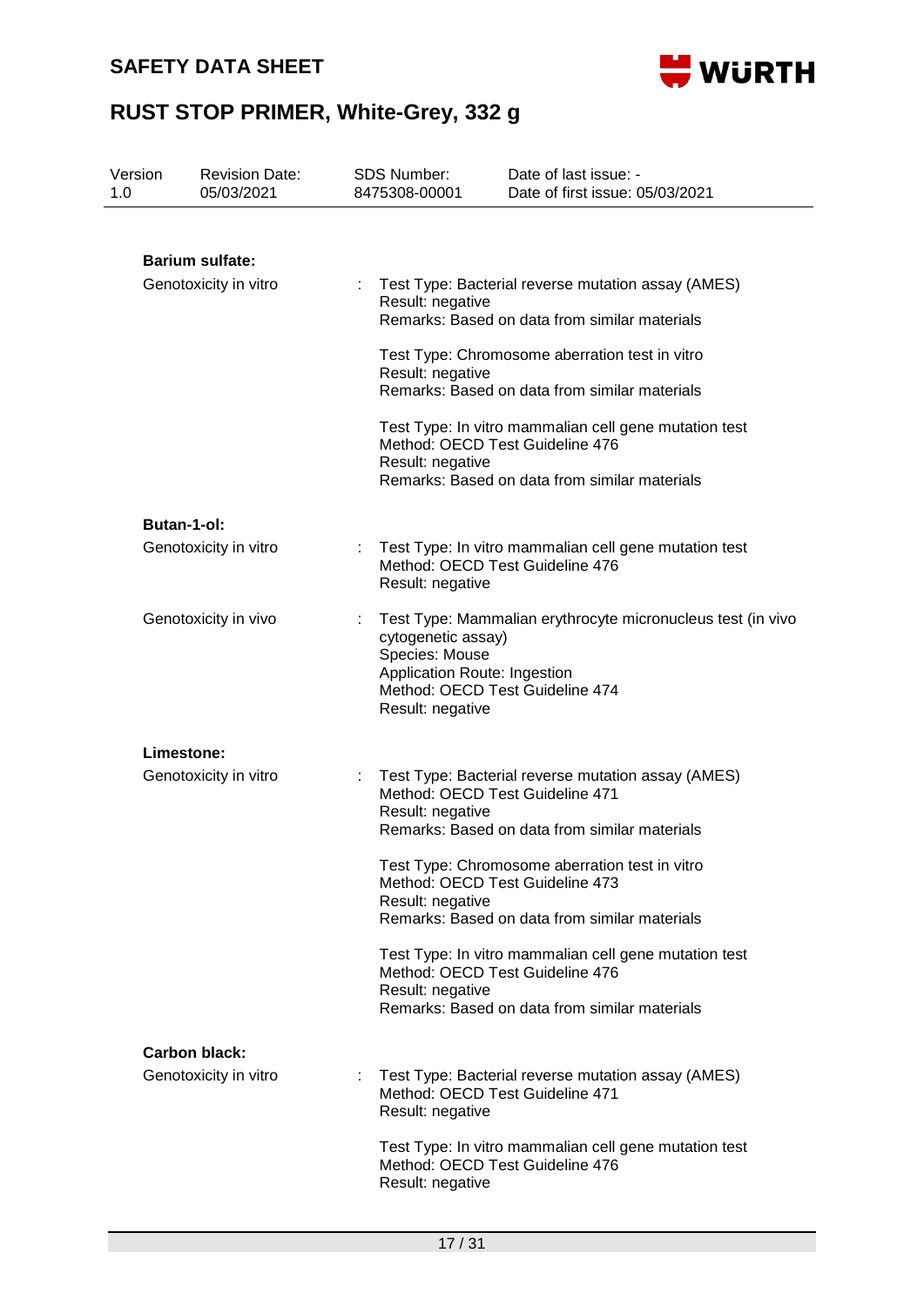

| Version<br>1.0 | <b>Revision Date:</b><br>05/03/2021                               |    | SDS Number:<br>8475308-00001                                                                                                                                                                                                   | Date of last issue: -<br>Date of first issue: 05/03/2021                                       |  |
|----------------|-------------------------------------------------------------------|----|--------------------------------------------------------------------------------------------------------------------------------------------------------------------------------------------------------------------------------|------------------------------------------------------------------------------------------------|--|
|                |                                                                   |    | malian cells<br>Result: negative                                                                                                                                                                                               | Test Type: In vitro sister chromatid exchange assay in mam-<br>Method: OECD Test Guideline 479 |  |
|                |                                                                   |    | Result: negative                                                                                                                                                                                                               | Test Type: in vitro micronucleus test<br>Method: OECD Test Guideline 487                       |  |
|                | Genotoxicity in vivo                                              |    | Test Type: Sex-linked recessive lethal test in Drosophila mel-<br>anogaster (in vivo)<br>Species: Drosophila melanogaster (vinegar fly)<br>Application Route: Ingestion<br>Method: OECD Test Guideline 477<br>Result: negative |                                                                                                |  |
|                | Carcinogenicity<br>Not classified based on available information. |    |                                                                                                                                                                                                                                |                                                                                                |  |
|                | Components:                                                       |    |                                                                                                                                                                                                                                |                                                                                                |  |
|                | Dimethyl ether:                                                   |    |                                                                                                                                                                                                                                |                                                                                                |  |
| Result         | Species<br><b>Application Route</b><br>Exposure time              |    | Rat<br>inhalation (vapor)<br>2 Years<br>negative                                                                                                                                                                               |                                                                                                |  |
|                | Xylene:                                                           |    |                                                                                                                                                                                                                                |                                                                                                |  |
|                | Species                                                           |    | Rat                                                                                                                                                                                                                            |                                                                                                |  |
|                | <b>Application Route</b>                                          |    | Ingestion                                                                                                                                                                                                                      |                                                                                                |  |
|                | Exposure time                                                     |    | 103 weeks                                                                                                                                                                                                                      |                                                                                                |  |
| Result         |                                                                   |    | negative                                                                                                                                                                                                                       |                                                                                                |  |
|                | <b>Titanium dioxide:</b>                                          |    |                                                                                                                                                                                                                                |                                                                                                |  |
|                | <b>Species</b>                                                    |    | Rat                                                                                                                                                                                                                            |                                                                                                |  |
|                | <b>Application Route</b>                                          |    | inhalation (dust/mist/fume)                                                                                                                                                                                                    |                                                                                                |  |
| Method         | Exposure time                                                     |    | 2 Years<br><b>OECD Test Guideline 453</b>                                                                                                                                                                                      |                                                                                                |  |
| Result         |                                                                   |    | positive                                                                                                                                                                                                                       |                                                                                                |  |
|                | Remarks                                                           |    | mans.                                                                                                                                                                                                                          | The mechanism or mode of action may not be relevant in hu-                                     |  |
| ment           | Carcinogenicity - Assess-                                         | ÷. | animals.                                                                                                                                                                                                                       | Limited evidence of carcinogenicity in inhalation studies with                                 |  |
|                | <b>Barium sulfate:</b>                                            |    |                                                                                                                                                                                                                                |                                                                                                |  |
|                | <b>Species</b>                                                    |    | Rat                                                                                                                                                                                                                            |                                                                                                |  |
|                | <b>Application Route</b>                                          |    | Ingestion                                                                                                                                                                                                                      |                                                                                                |  |
| Result         | Exposure time                                                     |    | 2 Years<br>negative                                                                                                                                                                                                            |                                                                                                |  |
|                | Remarks                                                           |    |                                                                                                                                                                                                                                | Based on data from similar materials                                                           |  |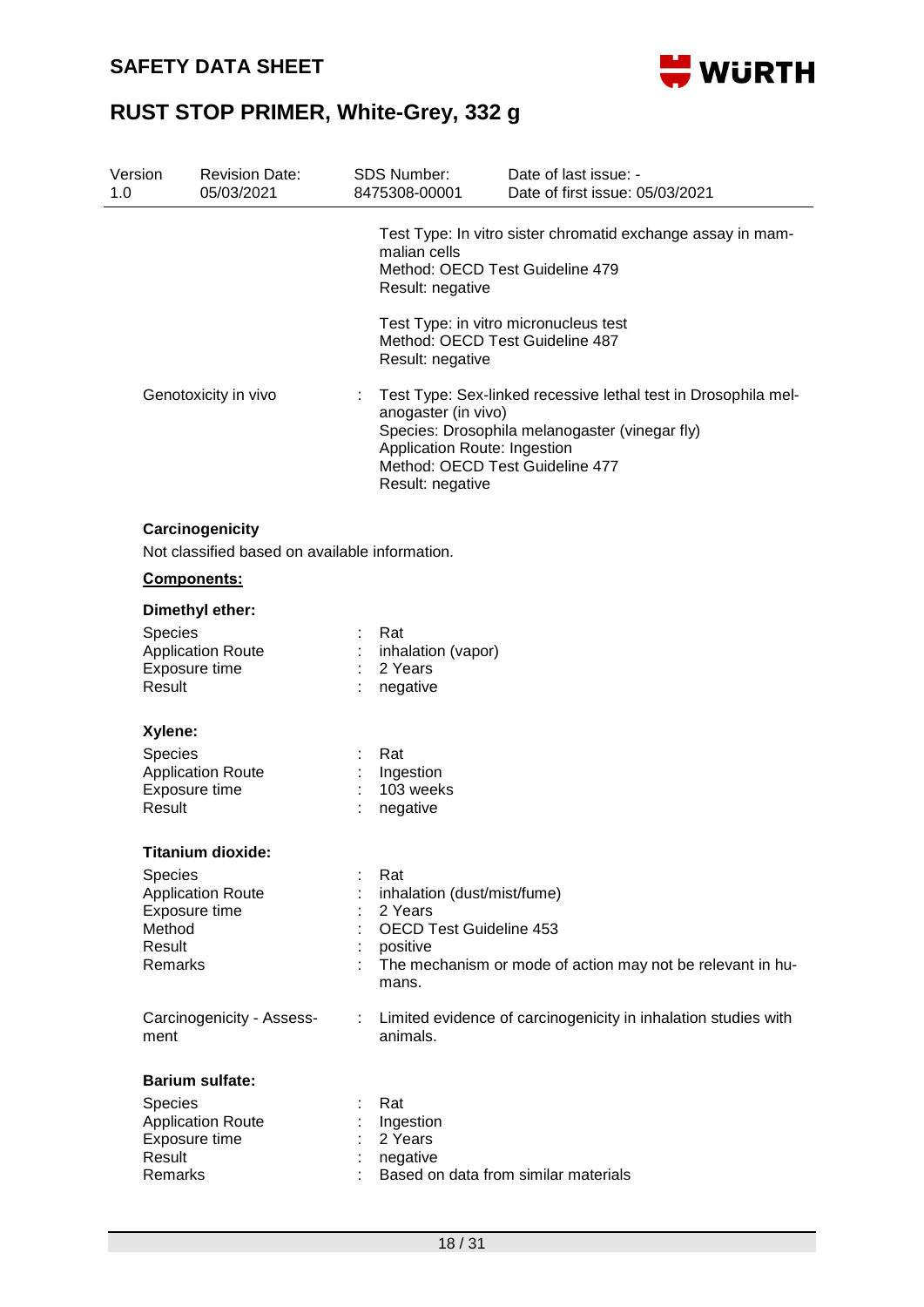

| Version<br>1.0 |                                                                                               | <b>Revision Date:</b><br>05/03/2021       |   | <b>SDS Number:</b><br>8475308-00001                                 | Date of last issue: -<br>Date of first issue: 05/03/2021                                                                                                 |
|----------------|-----------------------------------------------------------------------------------------------|-------------------------------------------|---|---------------------------------------------------------------------|----------------------------------------------------------------------------------------------------------------------------------------------------------|
|                | <b>Carbon black:</b><br><b>Species</b><br><b>Application Route</b><br>Exposure time<br>Result |                                           |   | Rat<br>Inhalation<br>24 Months<br>positive                          |                                                                                                                                                          |
|                | <b>Species</b><br>Result                                                                      | <b>Application Route</b><br>Exposure time |   | Rat<br>Ingestion<br>2 Years<br>negative                             |                                                                                                                                                          |
|                | ment                                                                                          | Carcinogenicity - Assess-                 | ÷ | cinogen                                                             | Weight of evidence does not support classification as a car-                                                                                             |
|                | <b>Reproductive toxicity</b><br>Not classified based on available information.<br>Components: |                                           |   |                                                                     |                                                                                                                                                          |
|                |                                                                                               | Dimethyl ether:<br>Effects on fertility   |   | Species: Rat<br>Result: negative                                    | Test Type: Combined repeated dose toxicity study with the<br>reproduction/developmental toxicity screening test<br>Application Route: inhalation (vapor) |
|                |                                                                                               | Effects on fetal development              |   | Species: Rat<br>Result: negative                                    | Test Type: Embryo-fetal development<br>Application Route: inhalation (vapor)                                                                             |
|                |                                                                                               | n-Butyl acetate:                          |   |                                                                     |                                                                                                                                                          |
|                |                                                                                               | Effects on fertility                      |   | Species: Rat<br>Method: OECD Test Guideline 416<br>Result: negative | Test Type: Two-generation reproduction toxicity study<br>Application Route: inhalation (vapor)                                                           |
|                |                                                                                               | Effects on fetal development              | ÷ | Species: Rat<br>Result: negative                                    | Test Type: Embryo-fetal development<br>Application Route: inhalation (vapor)                                                                             |
|                | Xylene:                                                                                       |                                           |   |                                                                     |                                                                                                                                                          |
|                |                                                                                               | Effects on fertility                      |   | Species: Rat<br>Result: negative                                    | Test Type: One-generation reproduction toxicity study<br>Application Route: inhalation (vapor)                                                           |
|                |                                                                                               | Effects on fetal development              |   | Species: Rat<br>Result: negative                                    | Test Type: Embryo-fetal development<br>Application Route: inhalation (vapor)                                                                             |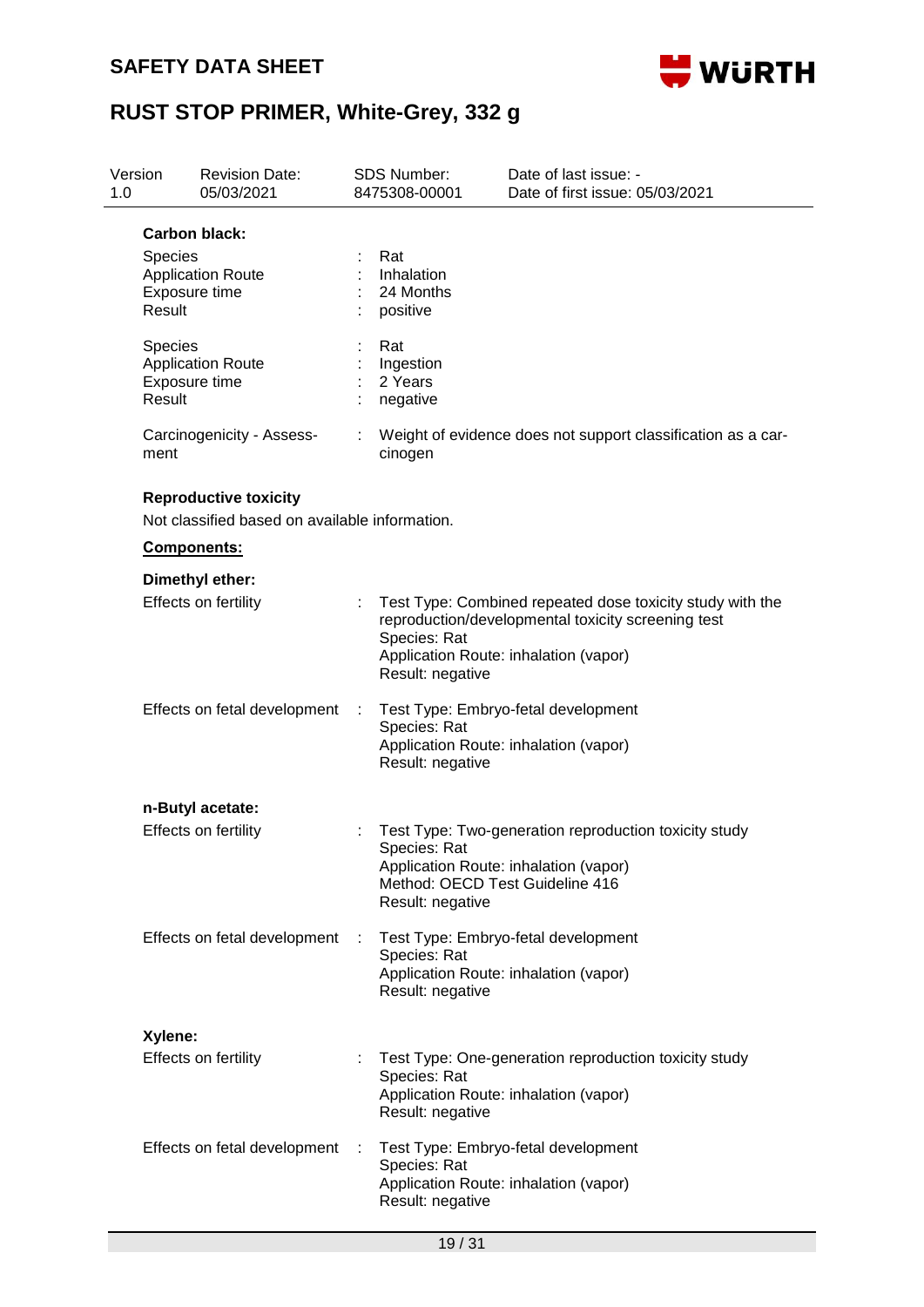

| Version<br>1.0 |                              | <b>Revision Date:</b><br>05/03/2021 |      | SDS Number:<br>8475308-00001                                                                            | Date of last issue: -<br>Date of first issue: 05/03/2021                                                                                                                                            |
|----------------|------------------------------|-------------------------------------|------|---------------------------------------------------------------------------------------------------------|-----------------------------------------------------------------------------------------------------------------------------------------------------------------------------------------------------|
|                |                              |                                     |      |                                                                                                         |                                                                                                                                                                                                     |
|                |                              | <b>Barium sulfate:</b>              |      |                                                                                                         |                                                                                                                                                                                                     |
|                | Effects on fertility         |                                     |      | Species: Rat<br>Application Route: Ingestion<br>Result: negative                                        | Test Type: Fertility/early embryonic development<br>Remarks: Based on data from similar materials                                                                                                   |
|                |                              | Effects on fetal development        |      | Species: Rat<br>Application Route: Ingestion<br>Result: negative                                        | Test Type: Embryo-fetal development<br>Method: OECD Test Guideline 414<br>Remarks: Based on data from similar materials                                                                             |
|                | <b>Butan-1-ol:</b>           |                                     |      |                                                                                                         |                                                                                                                                                                                                     |
|                |                              | <b>Effects on fertility</b>         |      | Species: Rat<br>Result: negative                                                                        | Test Type: Two-generation reproduction toxicity study<br>Application Route: inhalation (vapor)<br>Method: OECD Test Guideline 416<br>Remarks: Based on data from similar materials                  |
|                | Effects on fetal development |                                     |      | Test Type: Embryo-fetal development<br>Species: Rat<br>Application Route: Ingestion<br>Result: negative |                                                                                                                                                                                                     |
|                | Limestone:                   |                                     |      |                                                                                                         |                                                                                                                                                                                                     |
|                |                              | <b>Effects on fertility</b>         |      | Species: Rat<br>Application Route: Ingestion<br>Result: negative                                        | Test Type: Combined repeated dose toxicity study with the<br>reproduction/developmental toxicity screening test<br>Method: OECD Test Guideline 422<br>Remarks: Based on data from similar materials |
|                |                              | Effects on fetal development        | - 11 | Species: Rat<br>Application Route: Ingestion<br>Result: negative                                        | Test Type: Combined repeated dose toxicity study with the<br>reproduction/developmental toxicity screening test<br>Method: OECD Test Guideline 422<br>Remarks: Based on data from similar materials |
|                |                              | <b>Carbon black:</b>                |      |                                                                                                         |                                                                                                                                                                                                     |
|                |                              | Effects on fetal development        |      | Species: Rat<br>Application Route: Ingestion<br>Result: negative                                        | Test Type: Embryo-fetal development<br>Method: OECD Test Guideline 414                                                                                                                              |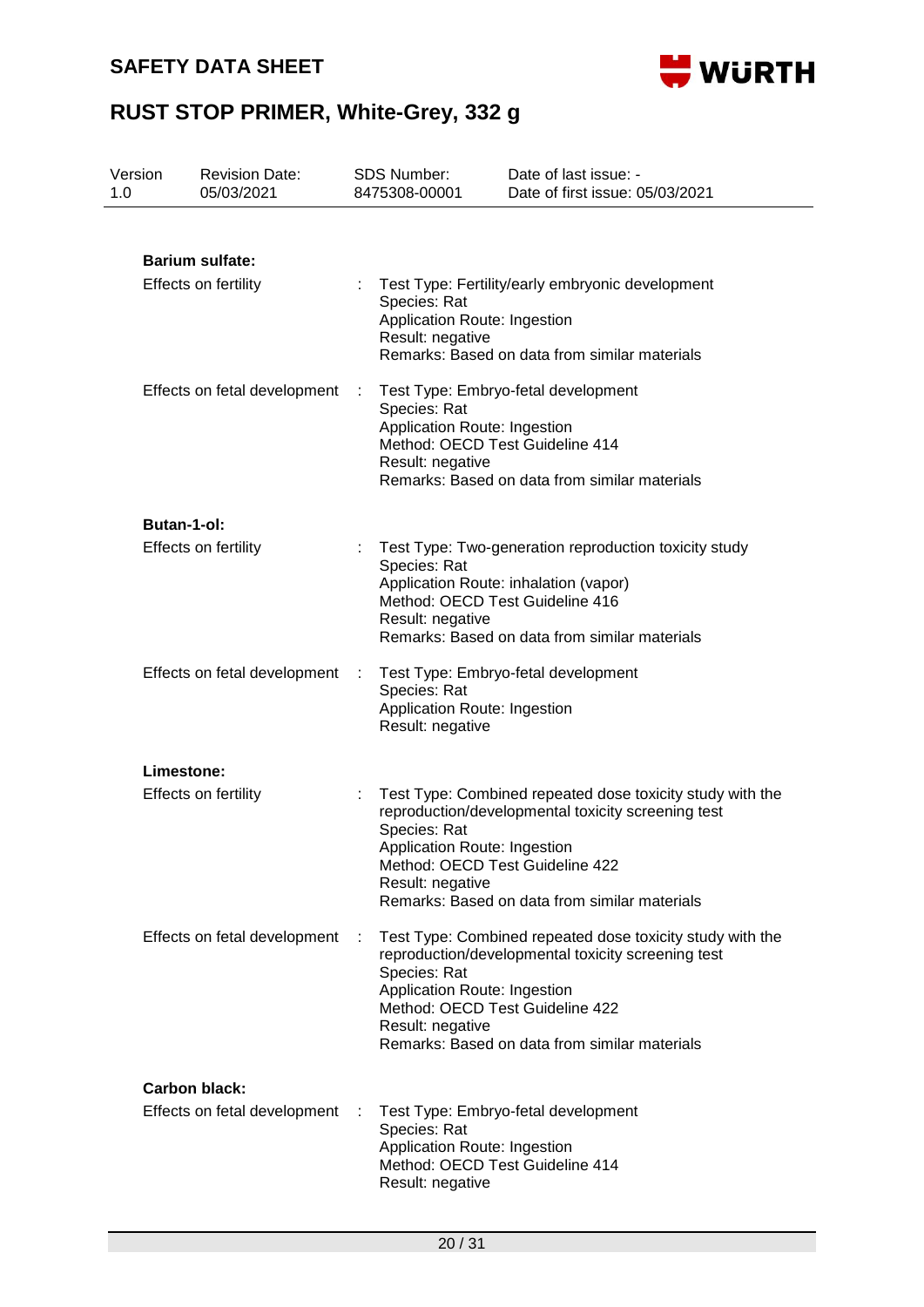

| Version<br>1.0 | <b>Revision Date:</b><br>05/03/2021 |   | SDS Number:<br>8475308-00001                           | Date of last issue: -<br>Date of first issue: 05/03/2021                              |
|----------------|-------------------------------------|---|--------------------------------------------------------|---------------------------------------------------------------------------------------|
|                |                                     |   | Species: Mouse<br>Result: negative                     | Test Type: Embryo-fetal development<br>Application Route: inhalation (dust/mist/fume) |
|                | <b>STOT-single exposure</b>         |   |                                                        |                                                                                       |
|                | May cause drowsiness or dizziness.  |   |                                                        |                                                                                       |
|                | Components:                         |   |                                                        |                                                                                       |
|                | Dimethyl ether:                     |   |                                                        |                                                                                       |
|                | Assessment                          | ÷ |                                                        | May cause drowsiness or dizziness.                                                    |
|                | n-Butyl acetate:                    |   |                                                        |                                                                                       |
|                | Assessment                          |   |                                                        | May cause drowsiness or dizziness.                                                    |
|                |                                     |   |                                                        |                                                                                       |
| Xylene:        | Assessment                          |   |                                                        |                                                                                       |
|                |                                     | ÷ | May cause respiratory irritation.                      |                                                                                       |
|                | <b>Butan-1-ol:</b>                  |   |                                                        |                                                                                       |
|                | Assessment                          |   | dizziness.                                             | May cause respiratory irritation., May cause drowsiness or                            |
|                | <b>STOT-repeated exposure</b>       |   |                                                        |                                                                                       |
|                |                                     |   |                                                        | May cause damage to organs (Auditory system) through prolonged or repeated exposure.  |
|                | Components:                         |   |                                                        |                                                                                       |
| Xylene:        |                                     |   |                                                        |                                                                                       |
|                | Routes of exposure                  |   | inhalation (vapor)                                     |                                                                                       |
|                | <b>Target Organs</b><br>Assessment  |   | Auditory system<br>centrations of >0.2 to 1 mg/l/6h/d. | Shown to produce significant health effects in animals at con-                        |
|                | <b>Barium sulfate:</b>              |   |                                                        |                                                                                       |
|                | Assessment                          | t | tions of 100 mg/kg bw or less.                         | No significant health effects observed in animals at concentra-                       |
|                | <b>Repeated dose toxicity</b>       |   |                                                        |                                                                                       |
|                | Components:                         |   |                                                        |                                                                                       |
|                | Dimethyl ether:                     |   |                                                        |                                                                                       |
| Species        |                                     |   | Rat                                                    |                                                                                       |
| <b>NOAEL</b>   | <b>Application Route</b>            |   | 47.11 mg/l<br>inhalation (vapor)                       |                                                                                       |
|                | Exposure time                       |   | 2y                                                     |                                                                                       |
|                | n-Butyl acetate:                    |   |                                                        |                                                                                       |
| Species        |                                     |   | Rat                                                    |                                                                                       |
|                |                                     |   |                                                        |                                                                                       |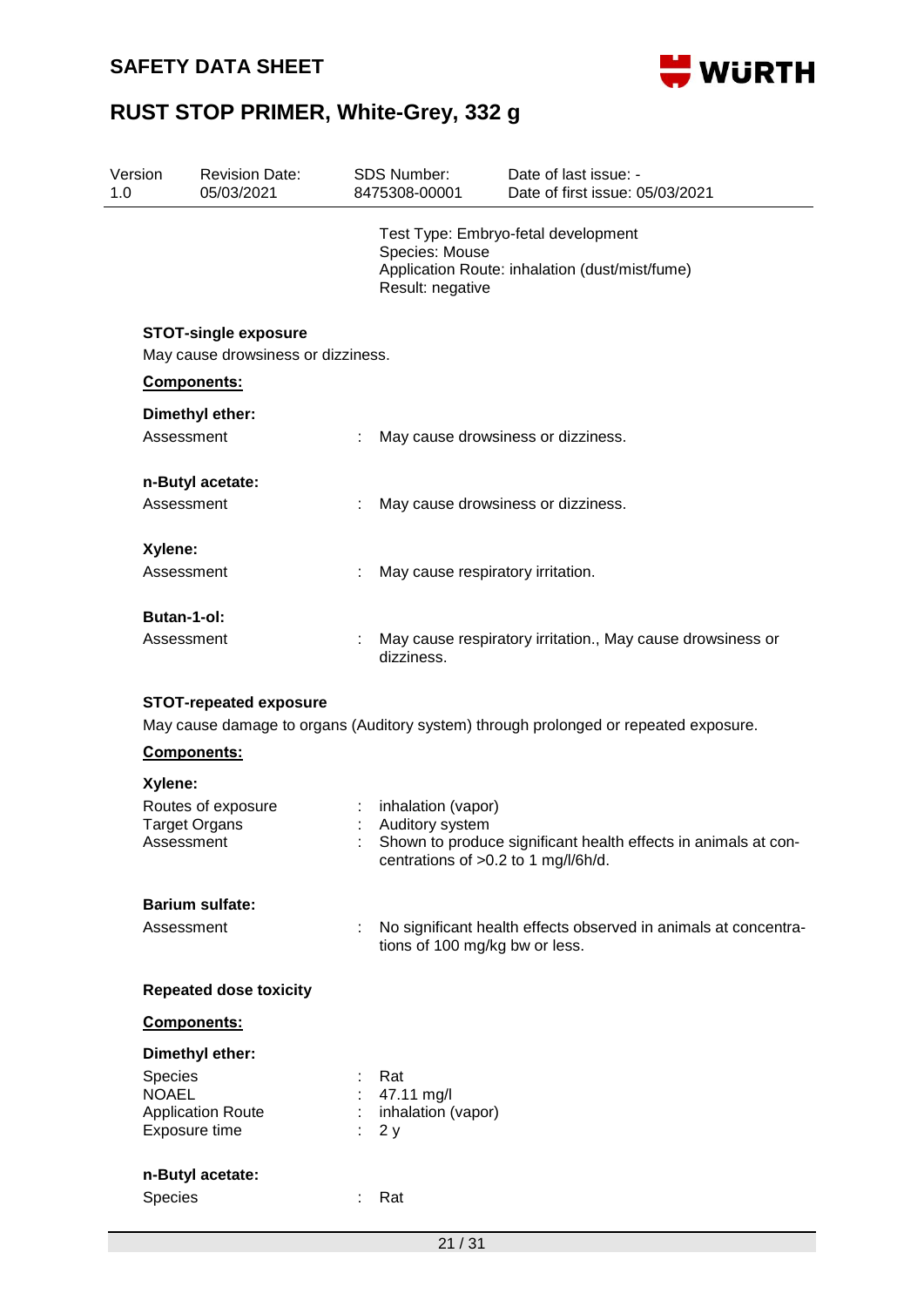#### **SAFETY DATA SHEET**



## **RUST STOP PRIMER, White-Grey, 332 g**

| Version<br>1.0                                                           | <b>Revision Date:</b><br>05/03/2021                                                    | <b>SDS Number:</b><br>8475308-00001                                                                   | Date of last issue: -<br>Date of first issue: 05/03/2021 |  |
|--------------------------------------------------------------------------|----------------------------------------------------------------------------------------|-------------------------------------------------------------------------------------------------------|----------------------------------------------------------|--|
| <b>NOAEL</b>                                                             | <b>Application Route</b><br>Exposure time                                              | $2.4$ mg/l<br>inhalation (vapor)<br>90 Days                                                           |                                                          |  |
| Xylene:<br>Species<br><b>LOAEL</b><br>Remarks<br>Species<br><b>LOAEL</b> | <b>Application Route</b><br>Exposure time<br><b>Application Route</b><br>Exposure time | Rat<br>$> 0.2 - 1$ mg/l<br>inhalation (vapor)<br>13 Weeks<br>Rat<br>150 mg/kg<br>Ingestion<br>90 Days | Based on data from similar materials                     |  |
| Species<br><b>NOAEL</b><br>Species<br><b>NOAEL</b>                       | <b>Titanium dioxide:</b><br><b>Application Route</b><br>Exposure time                  | Rat<br>24,000 mg/kg<br>Ingestion<br>28 Days<br>Rat<br>10 mg/m $3$                                     |                                                          |  |
|                                                                          | <b>Application Route</b><br>Exposure time                                              | inhalation (dust/mist/fume)<br>2y                                                                     |                                                          |  |
| <b>Species</b><br><b>NOAEL</b><br>Remarks                                | <b>Barium sulfate:</b><br><b>Application Route</b><br>Exposure time                    | Rat<br>61.1 mg/kg<br>Ingestion<br>90 Days                                                             | Based on data from similar materials                     |  |
| Species<br><b>NOAEL</b>                                                  | <b>Butan-1-ol:</b><br><b>Application Route</b><br>Exposure time                        | Rat<br>125 mg/kg<br>Ingestion<br>13 Weeks                                                             |                                                          |  |
| Species<br><b>NOAEL</b><br>Method<br>Remarks                             | Limestone:<br><b>Application Route</b><br>Exposure time                                | Rat<br>> 300 mg/kg<br>Ingestion<br>28 Days<br><b>OECD Test Guideline 422</b>                          | Based on data from similar materials                     |  |
|                                                                          | <b>Aspiration toxicity</b>                                                             |                                                                                                       |                                                          |  |

Not classified based on available information.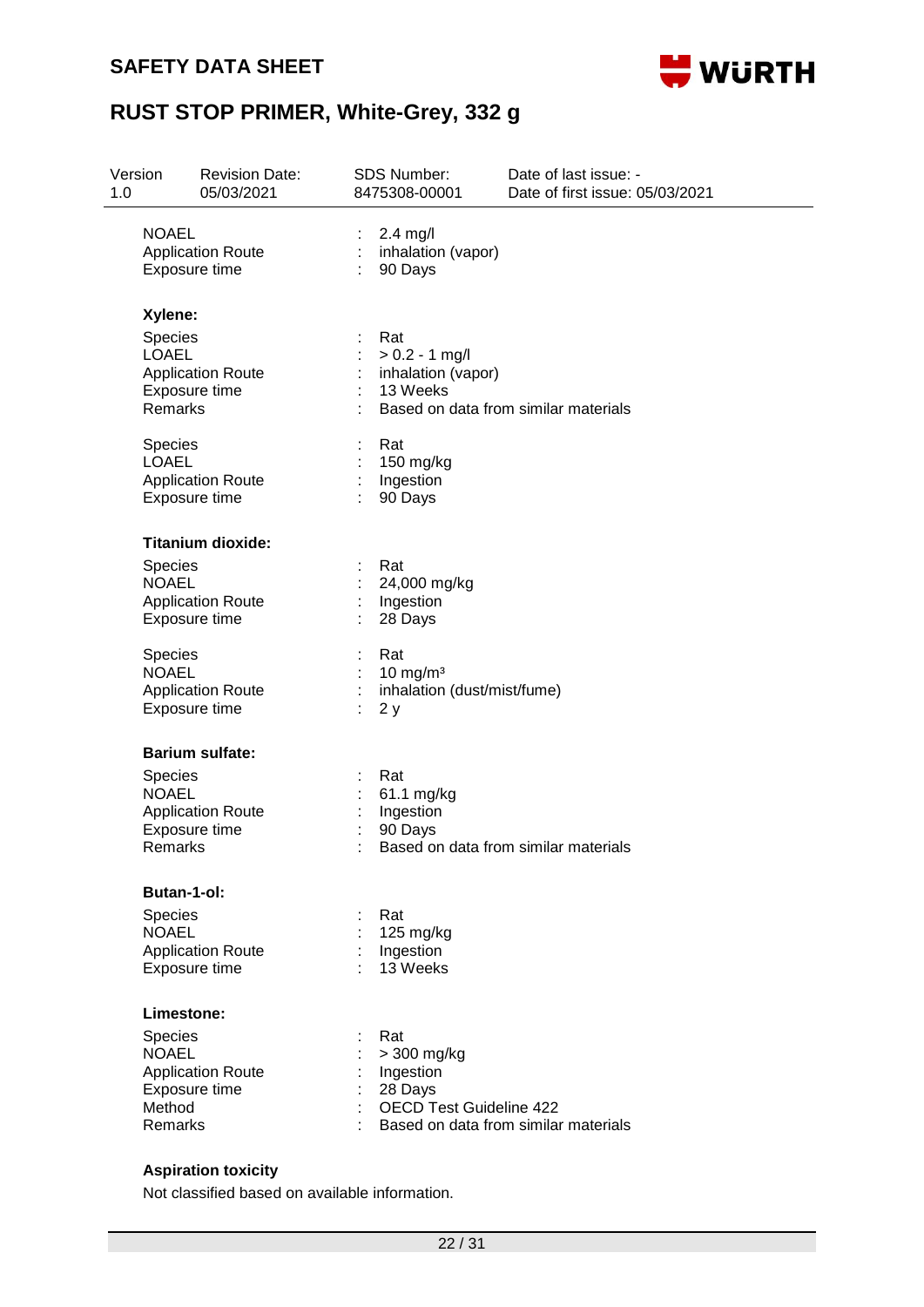

| Version | <b>Revision Date:</b> | SDS Number:   | Date of last issue: -           |
|---------|-----------------------|---------------|---------------------------------|
| 1.0     | 05/03/2021            | 8475308-00001 | Date of first issue: 05/03/2021 |

#### **Components:**

#### **Xylene:**

The substance or mixture is known to cause human aspiration toxicity hazards or has to be regarded as if it causes a human aspiration toxicity hazard.

#### **Butan-1-ol:**

The substance or mixture causes concern owing to the assumption that it causes a human aspiration toxicity hazard.

#### **SECTION 12. ECOLOGICAL INFORMATION**

#### **Ecotoxicity**

#### **Components:**

| Dimethyl ether:                                                                  |                       |                                                                                                                                                                               |
|----------------------------------------------------------------------------------|-----------------------|-------------------------------------------------------------------------------------------------------------------------------------------------------------------------------|
| Toxicity to fish                                                                 |                       | LC50 (Poecilia reticulata (guppy)): > 4,100 mg/l<br>Exposure time: 96 h                                                                                                       |
| aquatic invertebrates                                                            |                       | Toxicity to daphnia and other : EC50 (Daphnia magna (Water flea)): > 4,400 mg/l<br>Exposure time: 48 h                                                                        |
| Toxicity to microorganisms                                                       |                       | : EC10 (Pseudomonas putida): > 1,600 mg/l                                                                                                                                     |
| n-Butyl acetate:                                                                 |                       |                                                                                                                                                                               |
| Toxicity to fish                                                                 | $\mathbb{Z}^{\times}$ | LC50 (Pimephales promelas (fathead minnow)): 18 mg/l<br>Exposure time: 96 h                                                                                                   |
| aquatic invertebrates                                                            |                       | Toxicity to daphnia and other : EC50 (Daphnia sp. (Water flea)): 44 mg/l<br>Exposure time: 48 h                                                                               |
| Toxicity to algae/aquatic<br>plants                                              |                       | ErC50 (Pseudokirchneriella subcapitata (green algae)): 397<br>mg/l<br>Exposure time: 72 h<br>Method: OECD Test Guideline 201<br>Remarks: Based on data from similar materials |
|                                                                                  |                       | NOEC (Pseudokirchneriella subcapitata (green algae)): 196<br>mg/l<br>Exposure time: 72 h<br>Method: OECD Test Guideline 201<br>Remarks: Based on data from similar materials  |
| Toxicity to daphnia and other :<br>aquatic invertebrates (Chron-<br>ic toxicity) |                       | NOEC (Daphnia magna (Water flea)): 23.2 mg/l<br>Exposure time: 21 d<br>Method: OECD Test Guideline 211<br>Remarks: Based on data from similar materials                       |
| Toxicity to microorganisms                                                       | ÷                     | IC50 (Tetrahymena pyriformis): 356 mg/l<br>Exposure time: 40 h                                                                                                                |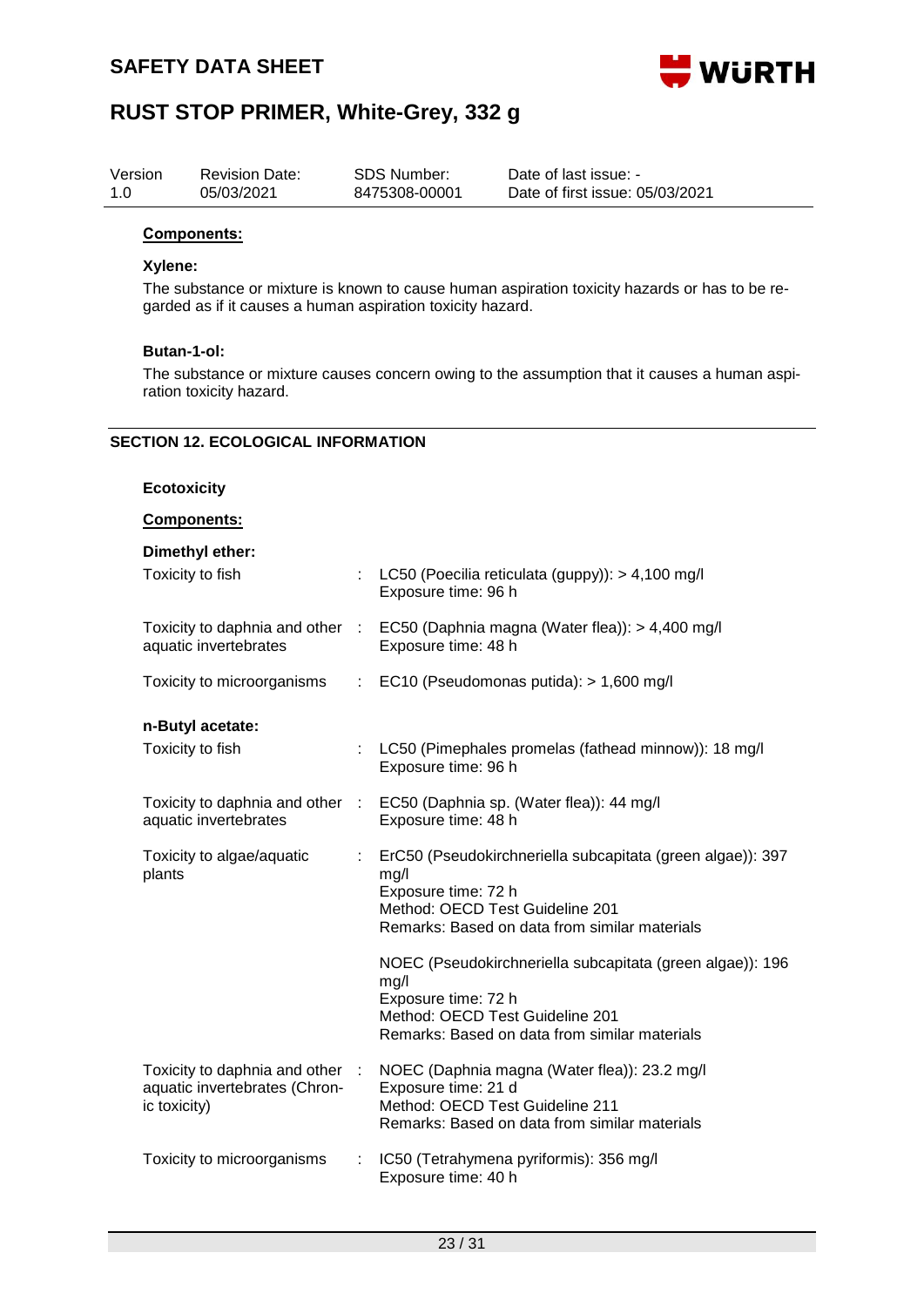

| Version<br>1.0 | <b>Revision Date:</b><br>05/03/2021                                              |   | <b>SDS Number:</b><br>8475308-00001                                           | Date of last issue: -<br>Date of first issue: 05/03/2021                                            |  |  |  |
|----------------|----------------------------------------------------------------------------------|---|-------------------------------------------------------------------------------|-----------------------------------------------------------------------------------------------------|--|--|--|
| Xylene:        |                                                                                  |   |                                                                               |                                                                                                     |  |  |  |
|                | Toxicity to fish                                                                 |   | LC50 (Oncorhynchus mykiss (rainbow trout)): 13.5 mg/l<br>Exposure time: 96 h  |                                                                                                     |  |  |  |
|                | Toxicity to daphnia and other :<br>aquatic invertebrates                         |   | Exposure time: 24 h<br>Method: OECD Test Guideline 202                        | EC50 (Daphnia magna (Water flea)): > 1 - 10 mg/l<br>Remarks: Based on data from similar materials   |  |  |  |
| plants         | Toxicity to algae/aquatic                                                        |   | Exposure time: 72 h                                                           | EC50 (Skeletonema costatum (marine diatom)): 10 mg/l                                                |  |  |  |
| icity)         | Toxicity to fish (Chronic tox-                                                   | ÷ | Exposure time: 35 d<br>Method: OECD Test Guideline 210                        | NOEC (Danio rerio (zebra fish)): > 0.1 - < 1 mg/l<br>Remarks: Based on data from similar materials  |  |  |  |
|                | Toxicity to daphnia and other :<br>aquatic invertebrates (Chron-<br>ic toxicity) |   | Exposure time: 21 d<br>Method: OECD Test Guideline 211                        | EL10 (Daphnia magna (Water flea)): > 1 - 10 mg/l<br>Remarks: Based on data from similar materials   |  |  |  |
|                | Toxicity to microorganisms                                                       |   | NOEC: > 100 mg/l<br>Exposure time: 3 h<br>Method: OECD Test Guideline 209     | Remarks: Based on data from similar materials                                                       |  |  |  |
|                | <b>Titanium dioxide:</b>                                                         |   |                                                                               |                                                                                                     |  |  |  |
|                | Toxicity to fish                                                                 |   | Exposure time: 96 h<br>Method: OECD Test Guideline 203                        | LC50 (Oncorhynchus mykiss (rainbow trout)): > 100 mg/l                                              |  |  |  |
|                | Toxicity to daphnia and other :<br>aquatic invertebrates                         |   | Exposure time: 48 h                                                           | EC50 (Daphnia magna (Water flea)): > 100 mg/l                                                       |  |  |  |
| plants         | Toxicity to algae/aquatic                                                        |   | Exposure time: 72 h                                                           | EC50 (Skeletonema costatum (marine diatom)): > 10,000 mg/l                                          |  |  |  |
|                | Toxicity to microorganisms                                                       | ÷ | $EC50: > 1,000$ mg/l<br>Exposure time: 3 h<br>Method: OECD Test Guideline 209 |                                                                                                     |  |  |  |
|                | <b>Barium sulfate:</b>                                                           |   |                                                                               |                                                                                                     |  |  |  |
|                | Toxicity to fish                                                                 |   | Exposure time: 96 h<br>Method: OECD Test Guideline 203                        | LC50 (Danio rerio (zebra fish)): > 100 mg/l<br>Remarks: Based on data from similar materials        |  |  |  |
|                | Toxicity to daphnia and other :<br>aquatic invertebrates                         |   | Exposure time: 48 h                                                           | EC50 (Daphnia magna (Water flea)): > 10 - 100 mg/l<br>Remarks: Based on data from similar materials |  |  |  |
|                | Toxicity to algae/aquatic                                                        |   |                                                                               | NOEC (Pseudokirchneriella subcapitata (green algae)): > 1                                           |  |  |  |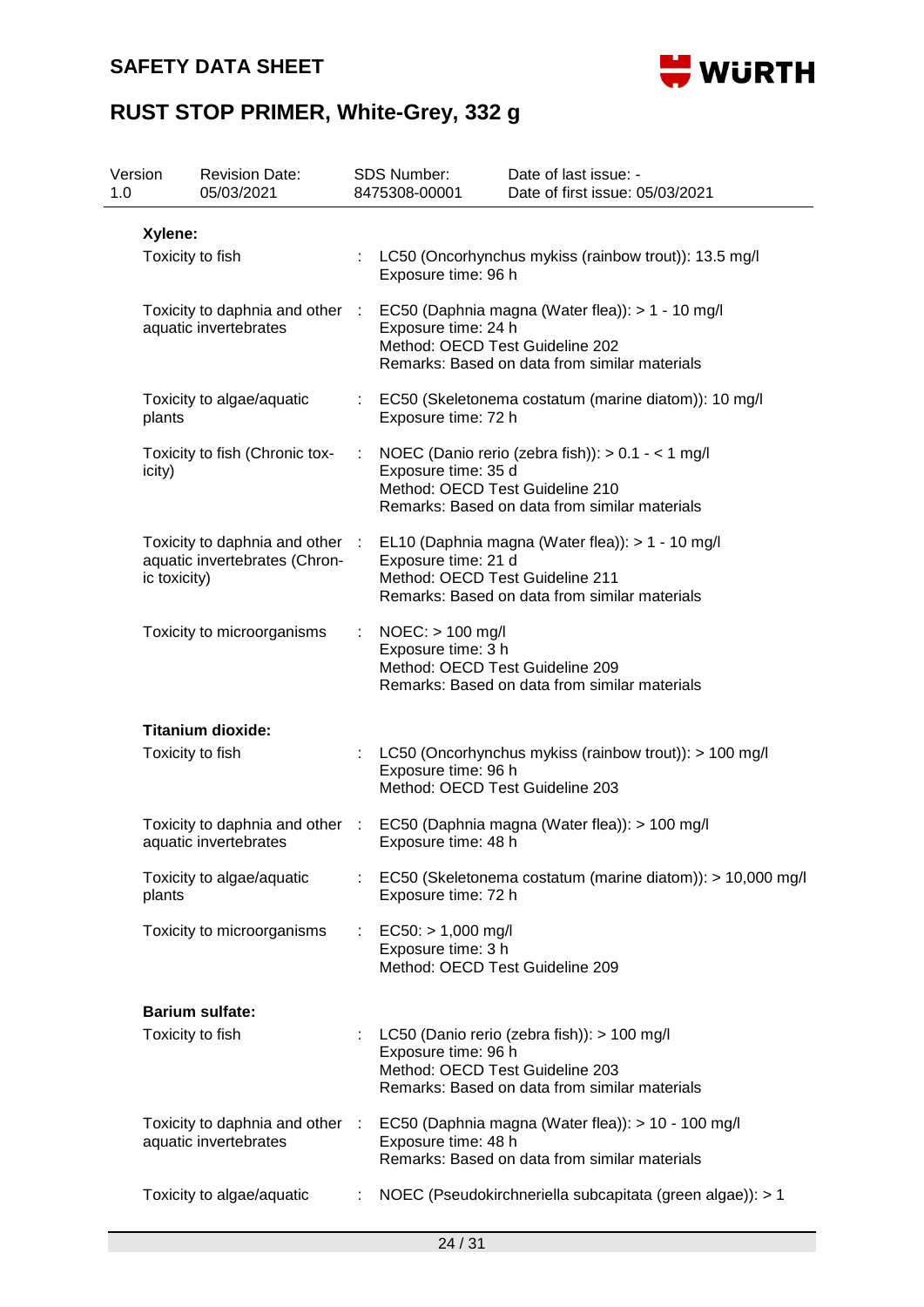

| 1.0 | Version                         | <b>Revision Date:</b><br>05/03/2021                            |        | <b>SDS Number:</b><br>8475308-00001                                                                                              | Date of last issue: -<br>Date of first issue: 05/03/2021                                                                                                       |
|-----|---------------------------------|----------------------------------------------------------------|--------|----------------------------------------------------------------------------------------------------------------------------------|----------------------------------------------------------------------------------------------------------------------------------------------------------------|
|     | plants                          |                                                                |        | mg/l<br>Exposure time: 72 h<br>Method: OECD Test Guideline 201<br>mg/l<br>Exposure time: 72 h<br>Method: OECD Test Guideline 201 | Remarks: Based on data from similar materials<br>ErC50 (Pseudokirchneriella subcapitata (green algae)): > 100<br>Remarks: Based on data from similar materials |
|     | icity)                          | Toxicity to fish (Chronic tox-                                 | ÷      | Exposure time: 33 d<br>Method: OECD Test Guideline 210                                                                           | NOEC (Danio rerio (zebra fish)): > 1 mg/l<br>Remarks: Based on data from similar materials                                                                     |
|     | ic toxicity)                    | Toxicity to daphnia and other<br>aquatic invertebrates (Chron- | $\sim$ | Exposure time: 21 d                                                                                                              | NOEC (Daphnia magna (Water flea)): > 1 mg/l<br>Remarks: Based on data from similar materials                                                                   |
|     |                                 | Toxicity to microorganisms                                     |        | $EC50:$ > 600 mg/l<br>Exposure time: 3 h<br>Method: OECD Test Guideline 209<br>$NOEC:$ > 600 mg/l<br>Exposure time: 3 h          | Remarks: Based on data from similar materials                                                                                                                  |
|     |                                 |                                                                |        | Method: OECD Test Guideline 209                                                                                                  | Remarks: Based on data from similar materials                                                                                                                  |
|     | Butan-1-ol:<br>Toxicity to fish |                                                                |        | Exposure time: 96 h<br>Method: OECD Test Guideline 203                                                                           | LC50 (Pimephales promelas (fathead minnow)): 1,376 mg/l                                                                                                        |
|     |                                 | Toxicity to daphnia and other<br>aquatic invertebrates         |        | Exposure time: 48 h<br>Method: OECD Test Guideline 202                                                                           | EC50 (Daphnia magna (Water flea)): 1,328 mg/l                                                                                                                  |
|     | plants                          | Toxicity to algae/aquatic                                      |        | mg/l<br>Exposure time: 96 h<br>Method: OECD Test Guideline 201                                                                   | ErC50 (Pseudokirchneriella subcapitata (green algae)): 225                                                                                                     |
|     | ic toxicity)                    | Toxicity to daphnia and other<br>aquatic invertebrates (Chron- | ÷      | Exposure time: 21 d<br>Method: OECD Test Guideline 211                                                                           | NOEC (Daphnia magna (Water flea)): 4.1 mg/l                                                                                                                    |
|     |                                 | Toxicity to microorganisms                                     |        | Exposure time: 17 h                                                                                                              | EC50 (Pseudomonas putida): 4,390 mg/l                                                                                                                          |
|     | Limestone:                      |                                                                |        |                                                                                                                                  |                                                                                                                                                                |
|     | Toxicity to fish                |                                                                |        | Exposure time: 96 h                                                                                                              | LL50 (Oncorhynchus mykiss (rainbow trout)): > 100 mg/l                                                                                                         |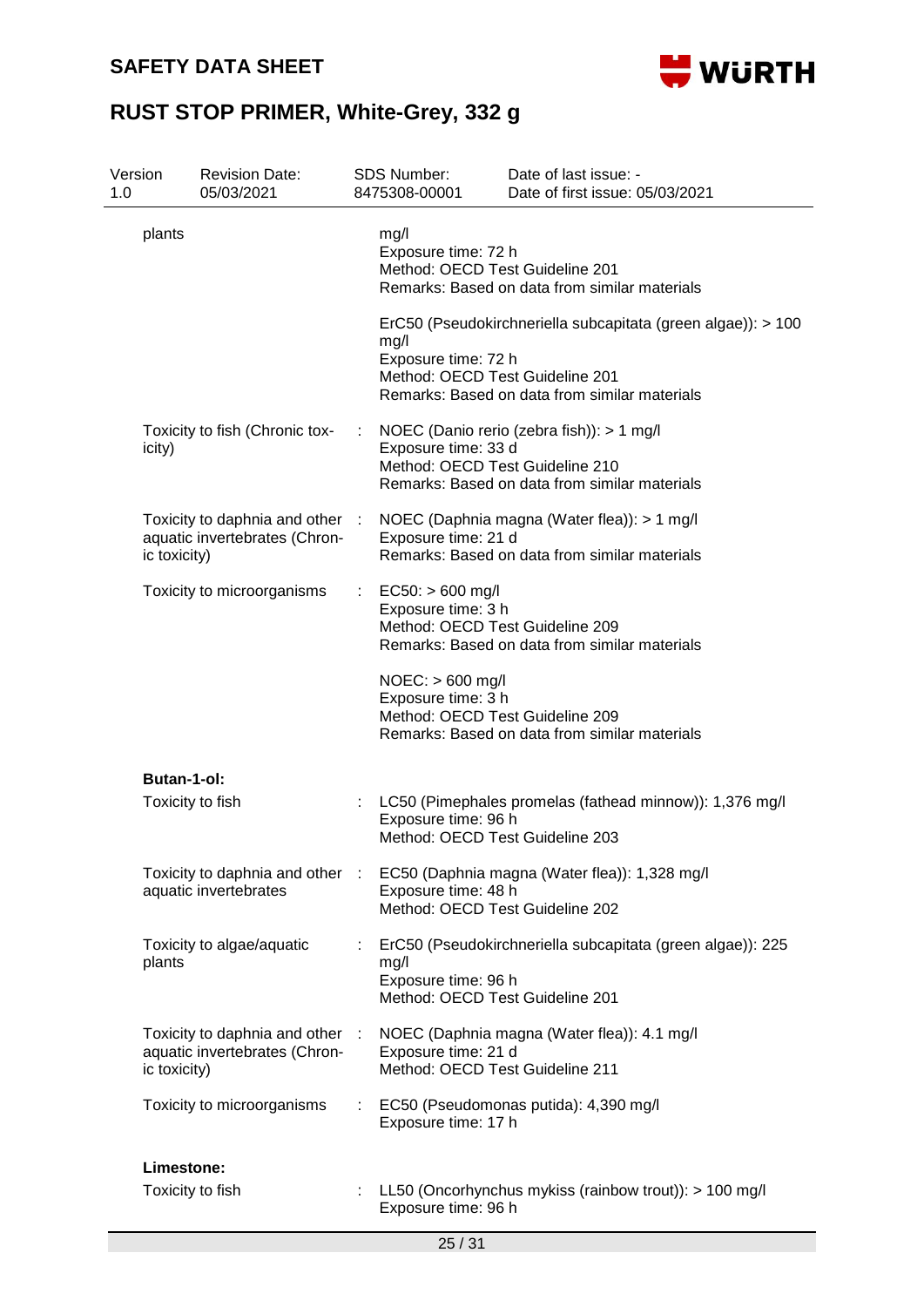

| Version<br>1.0 |                                                          | <b>Revision Date:</b><br>05/03/2021                    |    | <b>SDS Number:</b><br>8475308-00001                                                                                                                                                                     | Date of last issue: -<br>Date of first issue: 05/03/2021                                                                                                                                                  |  |  |
|----------------|----------------------------------------------------------|--------------------------------------------------------|----|---------------------------------------------------------------------------------------------------------------------------------------------------------------------------------------------------------|-----------------------------------------------------------------------------------------------------------------------------------------------------------------------------------------------------------|--|--|
|                |                                                          |                                                        |    | Test substance: Water Accommodated Fraction<br>Method: OECD Test Guideline 203<br>Remarks: Based on data from similar materials                                                                         |                                                                                                                                                                                                           |  |  |
|                | Toxicity to daphnia and other :<br>aquatic invertebrates |                                                        |    | LL50 (Daphnia magna (Water flea)): > 100 mg/l<br>Exposure time: 48 h<br>Test substance: Water Accommodated Fraction<br>Method: OECD Test Guideline 202<br>Remarks: Based on data from similar materials |                                                                                                                                                                                                           |  |  |
|                | plants                                                   | Toxicity to algae/aquatic                              |    | Exposure time: 72 h<br>Method: OECD Test Guideline 201                                                                                                                                                  | EL50 (Desmodesmus subspicatus (green algae)): > 14 mg/l<br>Test substance: Water Accommodated Fraction<br>Remarks: No toxicity at the limit of solubility.<br>Based on data from similar materials        |  |  |
|                |                                                          |                                                        |    | Exposure time: 72 h<br>Method: OECD Test Guideline 201                                                                                                                                                  | EL10 (Desmodesmus subspicatus (green algae)): > 14 mg/l<br><b>Test substance: Water Accommodated Fraction</b><br>Remarks: No toxicity at the limit of solubility.<br>Based on data from similar materials |  |  |
|                |                                                          | Toxicity to microorganisms                             | t. | $EC50:$ > 100 mg/l<br>Exposure time: 3 h<br>Method: OECD Test Guideline 209                                                                                                                             | Remarks: Based on data from similar materials                                                                                                                                                             |  |  |
|                |                                                          | <b>Carbon black:</b>                                   |    |                                                                                                                                                                                                         |                                                                                                                                                                                                           |  |  |
|                |                                                          | Toxicity to fish                                       |    | Exposure time: 96 h<br>Method: OECD Test Guideline 203                                                                                                                                                  | : LL50 (Danio rerio (zebra fish)): $> 1,000$ mg/l                                                                                                                                                         |  |  |
|                |                                                          | Toxicity to daphnia and other<br>aquatic invertebrates |    | Exposure time: 24 h<br>Method: OECD Test Guideline 202                                                                                                                                                  | EL50 (Daphnia magna (Water flea)): > 5,600 mg/l<br>Test substance: Water Accommodated Fraction                                                                                                            |  |  |
|                | plants                                                   | Toxicity to algae/aquatic                              |    | mg/l<br>Exposure time: 72 h<br>Method: OECD Test Guideline 201                                                                                                                                          | EL10 (Desmodesmus subspicatus (green algae)): > 10,000<br>Test substance: Water Accommodated Fraction                                                                                                     |  |  |
|                |                                                          |                                                        |    | mg/l<br>Exposure time: 72 h<br>Method: OECD Test Guideline 201                                                                                                                                          | EL50 (Desmodesmus subspicatus (green algae)): > 10,000<br><b>Test substance: Water Accommodated Fraction</b>                                                                                              |  |  |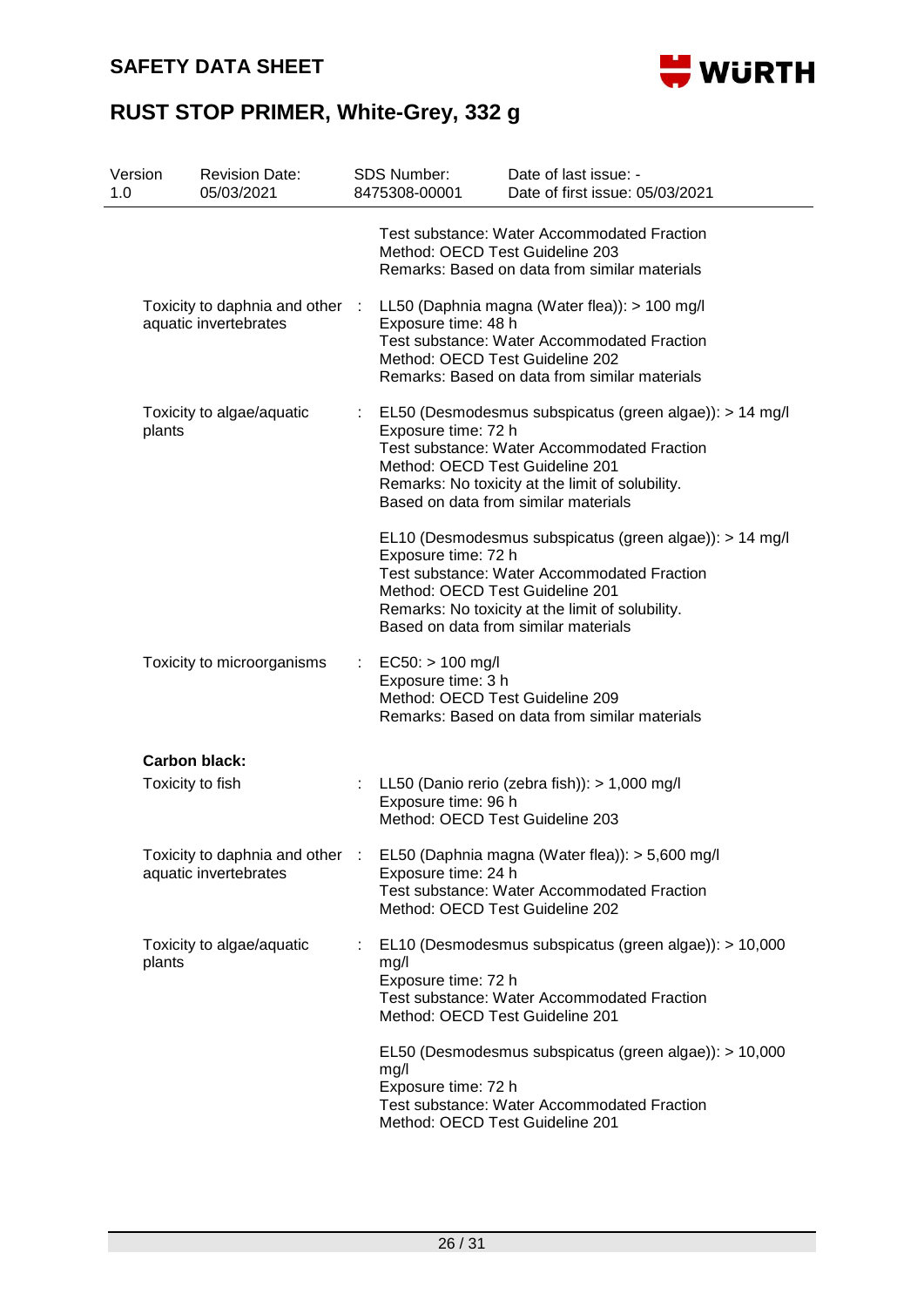

| Version<br>1.0 | <b>Revision Date:</b><br>05/03/2021                           |                                      | <b>SDS Number:</b><br>8475308-00001                                                                                                                                  | Date of last issue: -<br>Date of first issue: 05/03/2021                                |  |  |  |  |
|----------------|---------------------------------------------------------------|--------------------------------------|----------------------------------------------------------------------------------------------------------------------------------------------------------------------|-----------------------------------------------------------------------------------------|--|--|--|--|
|                |                                                               | <b>Persistence and degradability</b> |                                                                                                                                                                      |                                                                                         |  |  |  |  |
|                | Components:                                                   |                                      |                                                                                                                                                                      |                                                                                         |  |  |  |  |
|                | Dimethyl ether:<br>Biodegradability                           |                                      | Result: Not readily biodegradable.<br>Biodegradation: 5 %<br>Exposure time: 28 d<br>Method: OECD Test Guideline 301D                                                 |                                                                                         |  |  |  |  |
|                | n-Butyl acetate:                                              |                                      |                                                                                                                                                                      |                                                                                         |  |  |  |  |
|                | Biodegradability                                              |                                      | Biodegradation: 83 %<br>Exposure time: 28 d                                                                                                                          | Result: Readily biodegradable.<br>Method: OECD Test Guideline 301D                      |  |  |  |  |
|                | Xylene:                                                       |                                      |                                                                                                                                                                      |                                                                                         |  |  |  |  |
|                | Biodegradability                                              |                                      | Result: Readily biodegradable.<br>Biodegradation: > 70 %<br>Exposure time: 28 d<br>Method: OECD Test Guideline 301F<br>Remarks: Based on data from similar materials |                                                                                         |  |  |  |  |
|                | <b>Butan-1-ol:</b>                                            |                                      |                                                                                                                                                                      |                                                                                         |  |  |  |  |
|                | Biodegradability                                              |                                      | Biodegradation: 92 %<br>Exposure time: 20 d                                                                                                                          | Result: Readily biodegradable.                                                          |  |  |  |  |
|                | <b>Bioaccumulative potential</b>                              |                                      |                                                                                                                                                                      |                                                                                         |  |  |  |  |
|                | Components:                                                   |                                      |                                                                                                                                                                      |                                                                                         |  |  |  |  |
|                | Dimethyl ether:<br>Partition coefficient: n-<br>octanol/water |                                      | log Pow: 0.2                                                                                                                                                         |                                                                                         |  |  |  |  |
|                | n-Butyl acetate:                                              |                                      |                                                                                                                                                                      |                                                                                         |  |  |  |  |
|                | Partition coefficient: n-<br>octanol/water                    |                                      | log Pow: 2.3                                                                                                                                                         |                                                                                         |  |  |  |  |
|                | Xylene:                                                       |                                      |                                                                                                                                                                      |                                                                                         |  |  |  |  |
|                | Partition coefficient: n-<br>octanol/water                    |                                      | log Pow: 3.16<br><b>Remarks: Calculation</b>                                                                                                                         |                                                                                         |  |  |  |  |
|                | <b>Barium sulfate:</b>                                        |                                      |                                                                                                                                                                      |                                                                                         |  |  |  |  |
|                | <b>Bioaccumulation</b>                                        |                                      |                                                                                                                                                                      | Species: Lepomis macrochirus (Bluegill sunfish)<br>Bioconcentration factor (BCF): < 500 |  |  |  |  |
|                | Partition coefficient: n-<br>octanol/water                    |                                      | log Pow: -1.03<br><b>Remarks: Calculation</b>                                                                                                                        |                                                                                         |  |  |  |  |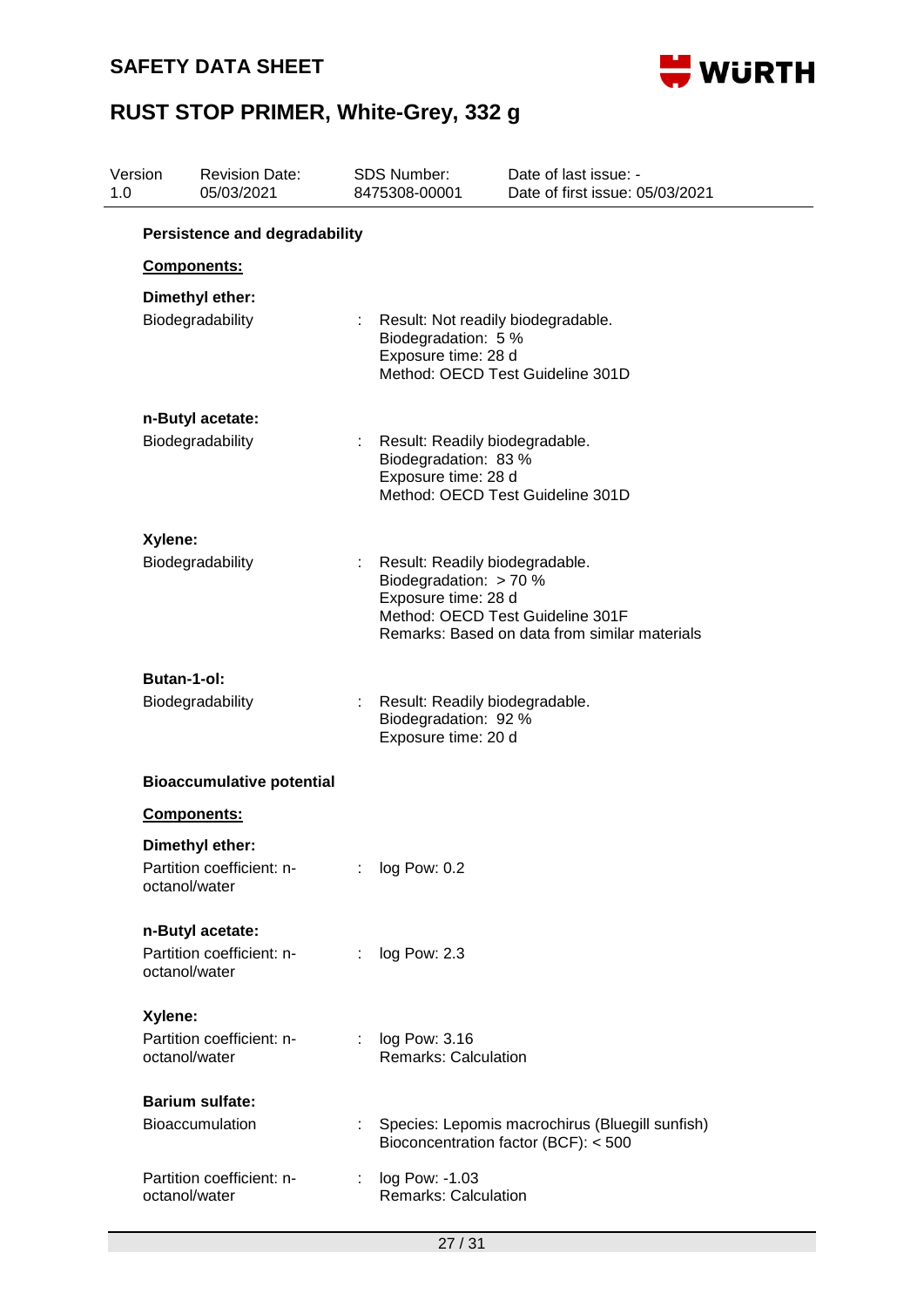

| Version<br>1.0 | <b>Revision Date:</b><br>05/03/2021                       | <b>SDS Number:</b><br>8475308-00001 | Date of last issue: -<br>Date of first issue: 05/03/2021                                                                                                                                                                                                                                                                                                                                                                                                                                 |
|----------------|-----------------------------------------------------------|-------------------------------------|------------------------------------------------------------------------------------------------------------------------------------------------------------------------------------------------------------------------------------------------------------------------------------------------------------------------------------------------------------------------------------------------------------------------------------------------------------------------------------------|
|                | Butan-1-ol:<br>Partition coefficient: n-<br>octanol/water | log Pow: 1                          |                                                                                                                                                                                                                                                                                                                                                                                                                                                                                          |
|                | <b>Mobility in soil</b><br>No data available              |                                     |                                                                                                                                                                                                                                                                                                                                                                                                                                                                                          |
|                | Other adverse effects<br>No data available                |                                     |                                                                                                                                                                                                                                                                                                                                                                                                                                                                                          |
|                | <b>SECTION 13. DISPOSAL CONSIDERATIONS</b>                |                                     |                                                                                                                                                                                                                                                                                                                                                                                                                                                                                          |
|                | <b>Disposal methods</b><br>Waste from residues            |                                     | Dispose of in accordance with local regulations.                                                                                                                                                                                                                                                                                                                                                                                                                                         |
|                | Contaminated packaging                                    |                                     | Empty containers should be taken to an approved waste<br>handling site for recycling or disposal.<br>Empty containers retain residue and can be dangerous.<br>Do not pressurize, cut, weld, braze, solder, drill, grind, or ex-<br>pose such containers to heat, flame, sparks, or other sources<br>of ignition. They may explode and cause injury and/or death.<br>If not otherwise specified: Dispose of as unused product.<br>Please ensure aerosol cans are sprayed completely empty |

(including propellant)

#### **SECTION 14. TRANSPORT INFORMATION**

#### **International Regulations**

| <b>UNRTDG</b><br>UN number<br>Proper shipping name<br>Class<br>Packing group<br>Labels                                              | ٠. | <b>UN 1950</b><br><b>AEROSOLS</b><br>- 2.1<br>Not assigned by regulation<br>2.1                |
|-------------------------------------------------------------------------------------------------------------------------------------|----|------------------------------------------------------------------------------------------------|
| <b>IATA-DGR</b><br>UN/ID No.<br>Proper shipping name<br>Class<br>Packing group<br>Labels<br>Packing instruction (cargo<br>aircraft) |    | UN 1950<br>Aerosols, flammable<br>$-2.1$<br>Not assigned by regulation<br>Flammable Gas<br>203 |
| Packing instruction (passen-<br>ger aircraft)                                                                                       | ÷  | 203                                                                                            |
| <b>IMDG-Code</b><br>UN number<br>Proper shipping name                                                                               | ÷  | <b>UN 1950</b><br><b>AEROSOLS</b>                                                              |
| Class                                                                                                                               |    | 2.1                                                                                            |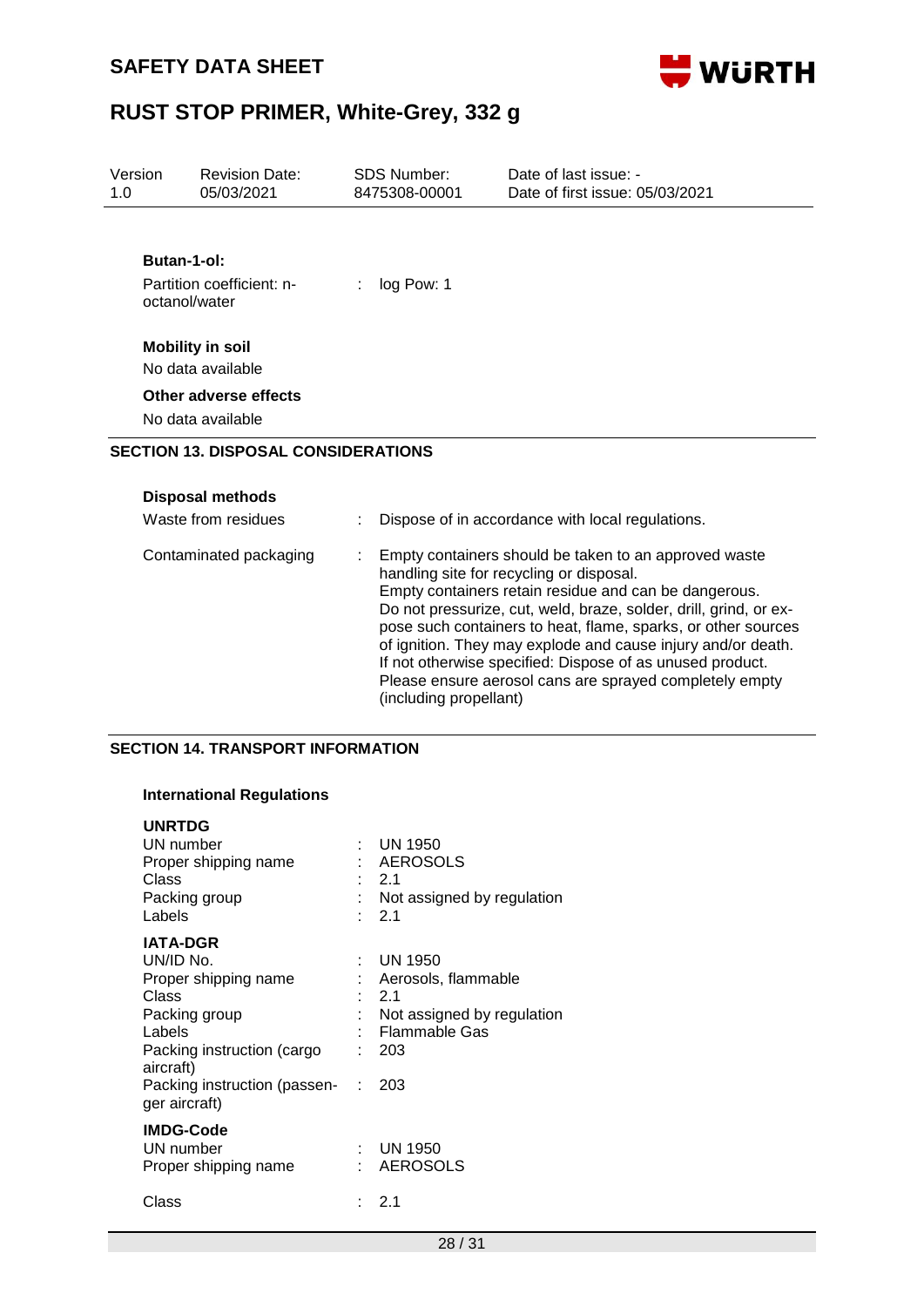

| Version<br>1.0                                                                                                                    |                                                                                                                                                                                                                                                                                                                                                      | <b>Revision Date:</b><br>05/03/2021       |                                                                                     | SDS Number:<br>8475308-00001                          | Date of last issue: -<br>Date of first issue: 05/03/2021 |
|-----------------------------------------------------------------------------------------------------------------------------------|------------------------------------------------------------------------------------------------------------------------------------------------------------------------------------------------------------------------------------------------------------------------------------------------------------------------------------------------------|-------------------------------------------|-------------------------------------------------------------------------------------|-------------------------------------------------------|----------------------------------------------------------|
|                                                                                                                                   | Packing group<br>Labels<br>EmS Code<br>Marine pollutant                                                                                                                                                                                                                                                                                              |                                           | ÷                                                                                   | Not assigned by regulation<br>2.1<br>$F-D, S-U$<br>no |                                                          |
|                                                                                                                                   | Transport in bulk according to Annex II of MARPOL 73/78 and the IBC Code<br>Not applicable for product as supplied.                                                                                                                                                                                                                                  |                                           |                                                                                     |                                                       |                                                          |
| <b>Domestic regulation</b>                                                                                                        |                                                                                                                                                                                                                                                                                                                                                      |                                           |                                                                                     |                                                       |                                                          |
| <b>TDG</b><br>UN number<br>Proper shipping name<br><b>Class</b><br>Packing group<br>Labels<br><b>ERG Code</b><br>Marine pollutant |                                                                                                                                                                                                                                                                                                                                                      |                                           | <b>UN 1950</b><br>AEROSOLS<br>2.1<br>Not assigned by regulation<br>2.1<br>126<br>no |                                                       |                                                          |
|                                                                                                                                   | Special precautions for user                                                                                                                                                                                                                                                                                                                         |                                           |                                                                                     |                                                       |                                                          |
|                                                                                                                                   | The transport classification(s) provided herein are for informational purposes only, and solely<br>based upon the properties of the unpackaged material as it is described within this Safety Data<br>Sheet. Transportation classifications may vary by mode of transportation, package sizes, and<br>variations in regional or country regulations. |                                           |                                                                                     |                                                       |                                                          |
|                                                                                                                                   |                                                                                                                                                                                                                                                                                                                                                      | <b>SECTION 15. REGULATORY INFORMATION</b> |                                                                                     |                                                       |                                                          |

#### **Volatile organic compounds (VOC) content** CANADIAN ENVIRONMENTAL PROTECTION ACT, 1999 - Guidelines for VOC in Consumer Products VOC content: 81.9 % / 678 g/l **The ingredients of this product are reported in the following inventories:** DSL **DISL** : All chemical substances in this product comply with the CEPA 1999 and NSNR and are on or exempt from listing on the Canadian Domestic Substances List (DSL).

#### **SECTION 16. OTHER INFORMATION**

| <b>Full text of other abbreviations</b> |  |                                                                                                                                                     |  |  |  |
|-----------------------------------------|--|-----------------------------------------------------------------------------------------------------------------------------------------------------|--|--|--|
| ACGIH                                   |  | : USA. ACGIH Threshold Limit Values (TLV)                                                                                                           |  |  |  |
| <b>ACGIH BEI</b>                        |  | ACGIH - Biological Exposure Indices (BEI)                                                                                                           |  |  |  |
| CA AB OEL                               |  | : Canada. Alberta, Occupational Health and Safety Code (table<br>$2:$ OEL)                                                                          |  |  |  |
| CA BC OEL                               |  | : Canada. British Columbia OEL                                                                                                                      |  |  |  |
| CA ON OEL                               |  | : Ontario Table of Occupational Exposure Limits made under<br>the Occupational Health and Safety Act.                                               |  |  |  |
| CA QC OEL                               |  | : Québec. Regulation respecting occupational health and safe-<br>ty, Schedule 1, Part 1: Permissible exposure values for air-<br>borne contaminants |  |  |  |
| ACGIH / TWA                             |  | : 8-hour, time-weighted average                                                                                                                     |  |  |  |
| <b>ACGIH / STEL</b>                     |  | Short-term exposure limit                                                                                                                           |  |  |  |
| CA AB OEL / TWA                         |  | 8-hour Occupational exposure limit                                                                                                                  |  |  |  |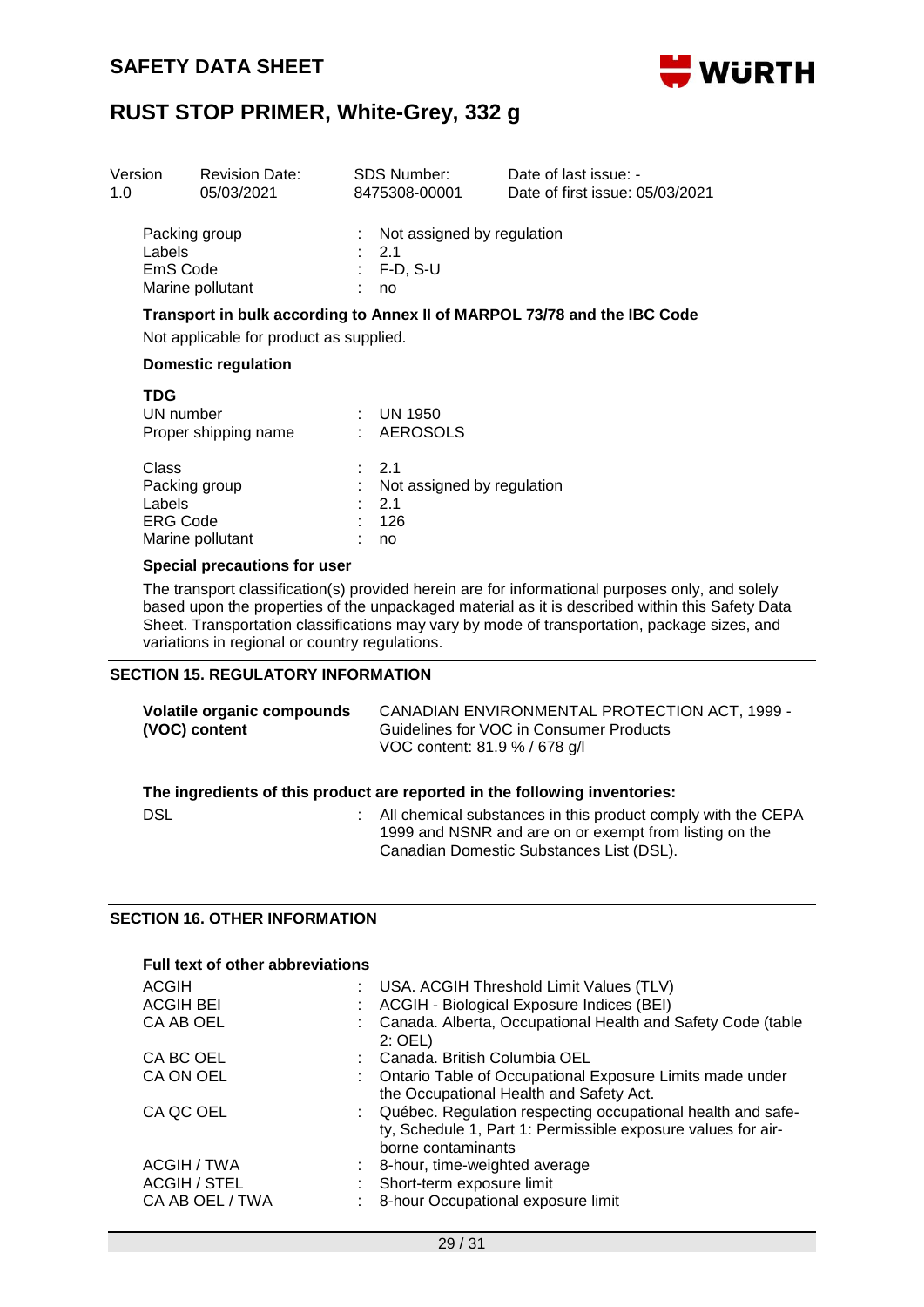

| CA AB OEL / STEL<br>: 15-minute occupational exposure limit<br>: ceiling occupational exposure limit<br>CA AB OEL / (c)<br>CA BC OEL / TWA<br>: 8-hour time weighted average<br>CA BC OEL / STEL<br>: short-term exposure limit<br>CA BC OEL / C<br>$:$ ceiling limit<br>CA ON OEL / C<br>: Ceiling Limit $(C)$<br>CA ON OEL / STEL<br>: Short-Term Exposure Limit (STEL)<br>CA QC OEL / TWAEV<br>Time-weighted average exposure value<br>CA QC OEL / STEV<br>: Short-term exposure value<br>CA QC OEL / C | Version<br>1.0 | <b>Revision Date:</b><br>05/03/2021 | <b>SDS Number:</b><br>8475308-00001 | Date of last issue: -<br>Date of first issue: 05/03/2021 |
|------------------------------------------------------------------------------------------------------------------------------------------------------------------------------------------------------------------------------------------------------------------------------------------------------------------------------------------------------------------------------------------------------------------------------------------------------------------------------------------------------------|----------------|-------------------------------------|-------------------------------------|----------------------------------------------------------|
|                                                                                                                                                                                                                                                                                                                                                                                                                                                                                                            |                |                                     | Ceiling                             |                                                          |

AIIC - Australian Inventory of Industrial Chemicals; ANTT - National Agency for Transport by Land of Brazil; ASTM - American Society for the Testing of Materials; bw - Body weight; CMR - Carcinogen, Mutagen or Reproductive Toxicant; DIN - Standard of the German Institute for Standardisation; DSL - Domestic Substances List (Canada); ECx - Concentration associated with x% response; ELx - Loading rate associated with x% response; EmS - Emergency Schedule; ENCS - Existing and New Chemical Substances (Japan); ErCx - Concentration associated with x% growth rate response; ERG - Emergency Response Guide; GHS - Globally Harmonized System; GLP - Good Laboratory Practice; IARC - International Agency for Research on Cancer; IATA - International Air Transport Association; IBC - International Code for the Construction and Equipment of Ships carrying Dangerous Chemicals in Bulk; IC50 - Half maximal inhibitory concentration; ICAO - International Civil Aviation Organization; IECSC - Inventory of Existing Chemical Substances in China; IMDG - International Maritime Dangerous Goods; IMO - International Maritime Organization; ISHL - Industrial Safety and Health Law (Japan); ISO - International Organisation for Standardization; KECI - Korea Existing Chemicals Inventory; LC50 - Lethal Concentration to 50 % of a test population; LD50 - Lethal Dose to 50% of a test population (Median Lethal Dose); MARPOL - International Convention for the Prevention of Pollution from Ships; n.o.s. - Not Otherwise Specified; Nch - Chilean Norm; NO(A)EC - No Observed (Adverse) Effect Concentration; NO(A)EL - No Observed (Adverse) Effect Level; NOELR - No Observable Effect Loading Rate; NOM - Official Mexican Norm; NTP - National Toxicology Program; NZIoC - New Zealand Inventory of Chemicals; OECD - Organization for Economic Co-operation and Development; OPPTS - Office of Chemical Safety and Pollution Prevention; PBT - Persistent, Bioaccumulative and Toxic substance; PICCS - Philippines Inventory of Chemicals and Chemical Substances; (Q)SAR - (Quantitative) Structure Activity Relationship; REACH - Regulation (EC) No 1907/2006 of the European Parliament and of the Council concerning the Registration, Evaluation, Authorisation and Restriction of Chemicals; SADT - Self-Accelerating Decomposition Temperature; SDS - Safety Data Sheet; TCSI - Taiwan Chemical Substance Inventory; TDG - Transportation of Dangerous Goods; TSCA - Toxic Substances Control Act (United States); UN - United Nations; UNRTDG - United Nations Recommendations on the Transport of Dangerous Goods; vPvB - Very Persistent and Very Bioaccumulative; WHMIS - Workplace Hazardous Materials Information System

| Sources of key data used to<br>compile the Material Safety<br>Data Sheet | Internal technical data, data from raw material SDSs, OECD<br>eChem Portal search results and European Chemicals Agen-<br>cy, http://echa.europa.eu/ |
|--------------------------------------------------------------------------|------------------------------------------------------------------------------------------------------------------------------------------------------|
| <b>Revision Date</b><br>Date format                                      | 05/03/2021<br>mm/dd/yyyy                                                                                                                             |

The information provided in this Safety Data Sheet is correct to the best of our knowledge, information and belief at the date of its publication. The information is designed only as a guidance for safe handling, use, processing, storage, transportation, disposal and release and shall not be